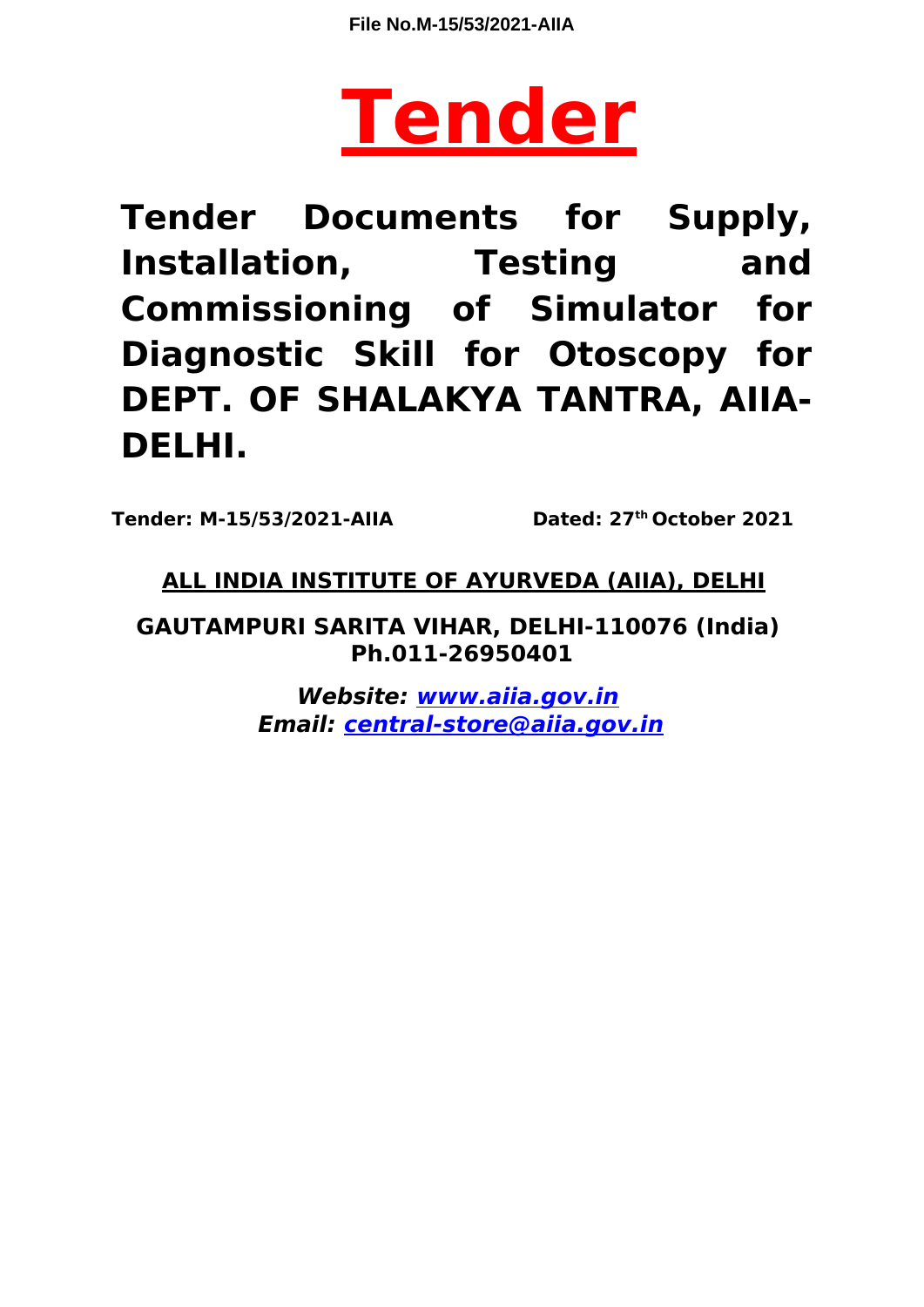# **All India Institute of Ayurveda (AIIA)**

Gautam Puri, Sarita Vihar Mathura Road, New Delhi Delhi, 110076, **Website: www.aiia.gov.in F. No. M-15/53/2021-AIIA Date: 27th October 2021**

#### **Notice Inviting Tender**

#### **Chapter-I**

The Director, AIIA, Delhi invites tender under two Bid System viz. Technical Bid and Financial Bid from reputed, experienced original manufacturer/authorized distributor of the following equipment. (It should be domestic goods including goods already imported by the supplier under its own arrangements).

#### 2. Description of the item(s) is given below:

| <b>Ite</b><br>m<br>N <sub>0</sub> | <b>Name &amp; Description</b>  | <b>Quantit</b> | Rate per<br>Unit<br>(in ₹) | <b>Tentativ</b><br>e cost (in | Remarks |
|-----------------------------------|--------------------------------|----------------|----------------------------|-------------------------------|---------|
|                                   | Simulator for Diagnostic Skill | 01             | 75,00,000                  | 75,00,000                     |         |
|                                   | for Otoscopy                   |                |                            |                               |         |

For further details please refer **Annexure-I (Technical Specification)**.

#### **3. SCHEDULE OF TENDER**

| SI.            |                                        |                                                |                                                       |  |  |  |
|----------------|----------------------------------------|------------------------------------------------|-------------------------------------------------------|--|--|--|
| N <sub>0</sub> | <b>Activity Description</b>            |                                                | <b>Schedule</b>                                       |  |  |  |
| $\bullet$      |                                        |                                                |                                                       |  |  |  |
| a.             | Tender No.                             | $M-15/53/2021-AlIA$ dated $27th$ October, 2021 |                                                       |  |  |  |
| b.             | <b>Availability of Tender Document</b> |                                                | The tender document can be downloaded from            |  |  |  |
|                |                                        |                                                | the AIIA web site <b>http://www.aiia.gov.in</b> or    |  |  |  |
|                |                                        | from the procurement portal                    |                                                       |  |  |  |
|                |                                        | http://eprocure.gov.in/epublish/app            |                                                       |  |  |  |
|                |                                        | <b>Schedule</b>                                | <b>Time</b>                                           |  |  |  |
| $C_{\bullet}$  | Document download start date           | 27/10/2021                                     | 18:00 hrs.                                            |  |  |  |
| d.             | Bid submission start date              | 27/10/2021                                     | 18:00 hrs.                                            |  |  |  |
| e.             | Pre-bid meeting                        | 02/11/2021                                     | 15:00 hrs.                                            |  |  |  |
| f.             | Seeking clarification end date         | 05/11/2021                                     | 15:30 hrs.                                            |  |  |  |
| g.             | Bid submission end date                | 16/11/2021                                     | 15:00 hrs.                                            |  |  |  |
| h.             | Bid opening date                       | 16/11/2021                                     | 15:30 hrs.                                            |  |  |  |
| i.             | Minimum Validity of tender offer       |                                                | 120 days from the date of opening of technical        |  |  |  |
|                |                                        | bid                                            |                                                       |  |  |  |
| j.             | Services/Product to be offered         | Simulator for Diagnostic Skill for Otoscopy    |                                                       |  |  |  |
| k.             | <b>Tender Document fee</b>             | <b>NIL</b>                                     |                                                       |  |  |  |
| $\mathbf{l}$ . | Amount of EMD to be deposited          | EMD is not to be deposited. However, bidders   |                                                       |  |  |  |
|                |                                        |                                                | have to sign self-declaration as per <b>Annexure-</b> |  |  |  |
|                |                                        | II.                                            |                                                       |  |  |  |
| m.             | <b>Performance Security</b>            | 3% of the bid amount after award of contract.  |                                                       |  |  |  |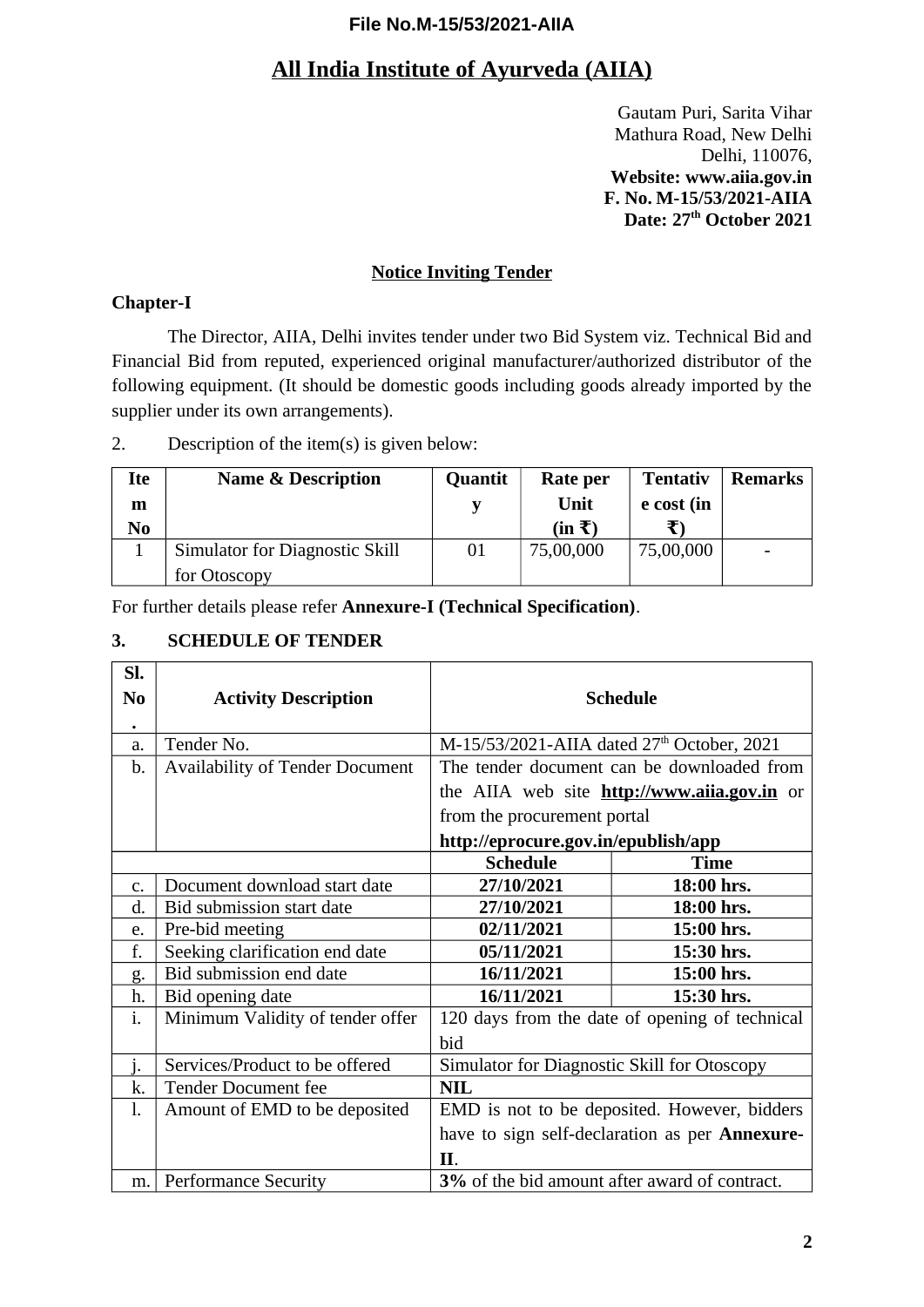| n.   Duration of contract | One year from the date of award of contract, |
|---------------------------|----------------------------------------------|
|                           | extendable further up to one-year subject to |
|                           | satisfactory performance. (If applicable)    |

4. **Submission of Tenders:** The bid along with the necessary documents should be dropped in the Tender Box placed in the reception area of the All India Institute of Ayurveda (AIIA) on any working day/working hours and up to stipulated date and time. The bid document should be under two bid system (i) Technical Bid and (ii) Financial Bid, i.e. technical bid and financial bid should be in two different envelop which be placed in a bigger envelop.

5. **Clarification on bid documents:** Clarification on bid document may be sought by the bidders as per prescribed schedule over email address [central-store@aiia.gov.in.](mailto:central-store@aiia.gov.in)

6. **Amendments:** Any amendments/corrigendum related to bid document, for any reason whether in its own initiative or in response to clarification requested by bidders, will be published on website of Institute and on CPPP only. Bidders should check these amendments regularly. AIIA shall not be responsible to notify such amendments/corrigendum to individual bidders.

**7. All India Institute of Ayurveda (AIIA) reserves the right to amend or withdraw any of the terms and conditions contained in the Tender Document or to reject any or all Bids without assigning any reason. The decision of the Director, AIIA in this regard shall be final and binding on all.**

> **Signed by Umesh Tagade** Date: 27-10-2021 15:12:29 **(Dr. Umesh Tagade) Joint Director (Admin) All India Institute of Ayurveda**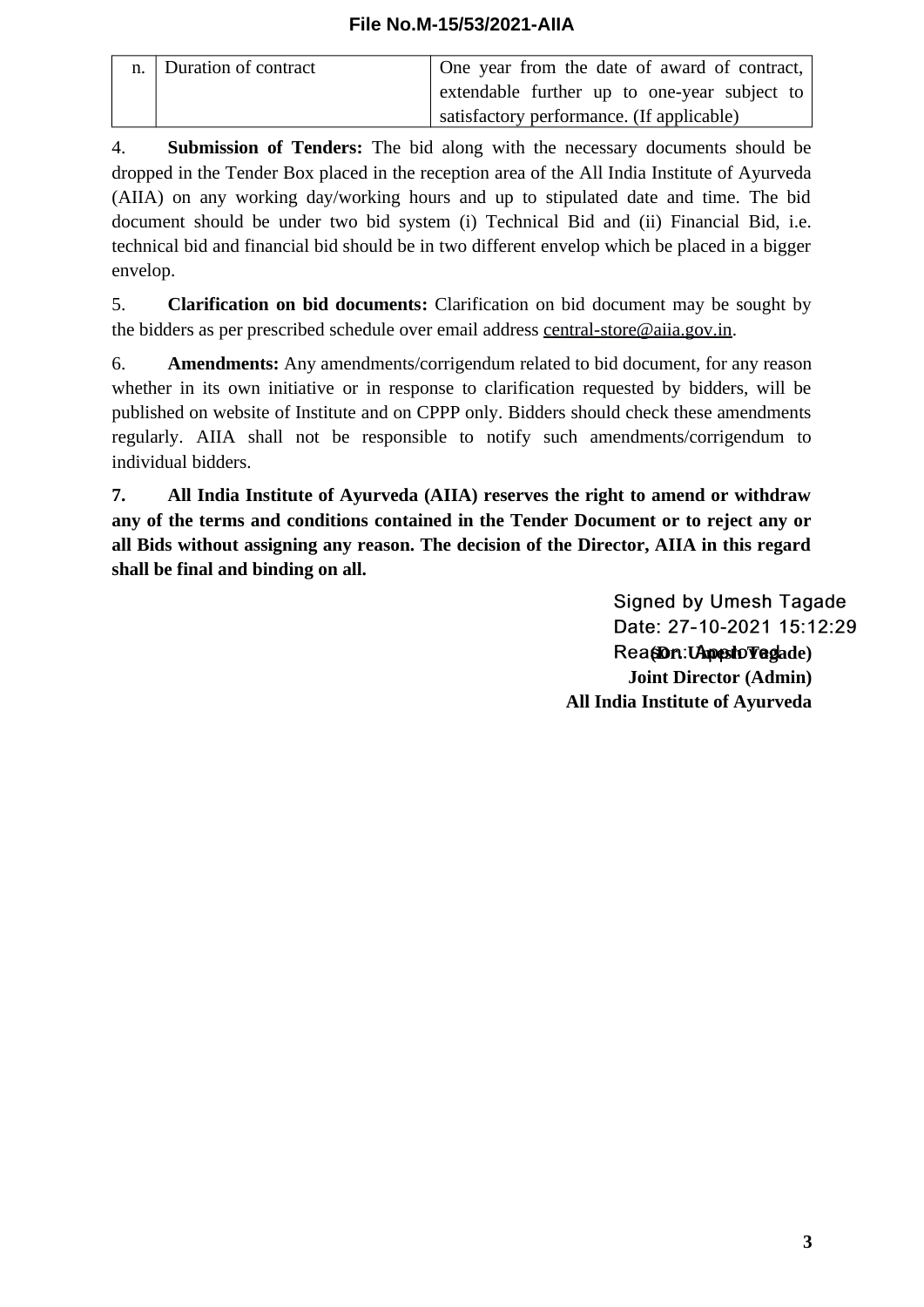# **Chapter- II Instructions for Bidders**

1. Tender has been invited under two bid systems. Hence all instruction should be followed properly as mentioned in bid document.

2. All envelops should be super-scribed "Technical Bid for Simulator for Diagnostic Skill for Otoscopy" / "Financial Bid for Simulator for Diagnostic Skill for Otoscopy" as the case may be.

3. All the annexure/declaration and tender documents should be signed by bidders. If these are signed by a representative, an authorization letter issued after tender publishing dated must be attached. Tender submitted in loose sheet/unsigned shall not be considered.

4. The pages of tender document to be submitted by bidder should be properly number and an index with proper page number should be attached with the tender document.

5. Rates quoted in respect of tender should be typed only. Any cutting, overwriting shall not be considered.

6. The bidder shall quote rates in Indian Rupees (INR). Rates quoted in other currency shall be treated as non- responsive and will be rejected.

7. Only technically qualified bidders will be considered for financial evaluation. Financial bid opening date and time will be intimated to technically qualified bidders only.

8. Technical compliance sheet must be attached along with catalogue where in the technical compliance will be intimated properly. **Interested bidders may obtain further information from the office.**

9**.** It is responsibility of bidders to ensure timely submission of bids as per given schedule and must be dropped in Tender Box. Bids received after due date will not considered.

10. In event of the above-mentioned date being declared as holiday/closed day for the AIIA, the tender event will be postponed for the next working day.

11. Price Preference Policy and Exemption for submission of various eligibility criteria documents to the Bidder registered under Make in India Initiative:- The bidders who are registered under **Make in India** Initiative and producing their products under the **"Make in India Policy of Government of India"** shall be given price preference as per Govt of India applicable Rules and Guidelines on submission of relevant certificate for availing the price preference and exemption for submission of exempted documents against this bid along with their Pre-Qualification Bid Documents. If the certificate is not uploaded along with their offer, it will be treated as normal bidder. Producing certificate at later stage will not be considered.

12. Bidders are advised to go through the Make In India initiative and Price Preference Policy before opting the same for availing benefit under this initiative.

13. It should be noted that this tender is subject to the provisions contained in Government of India, Ministry of Commerce & Industry, Department for Promotion of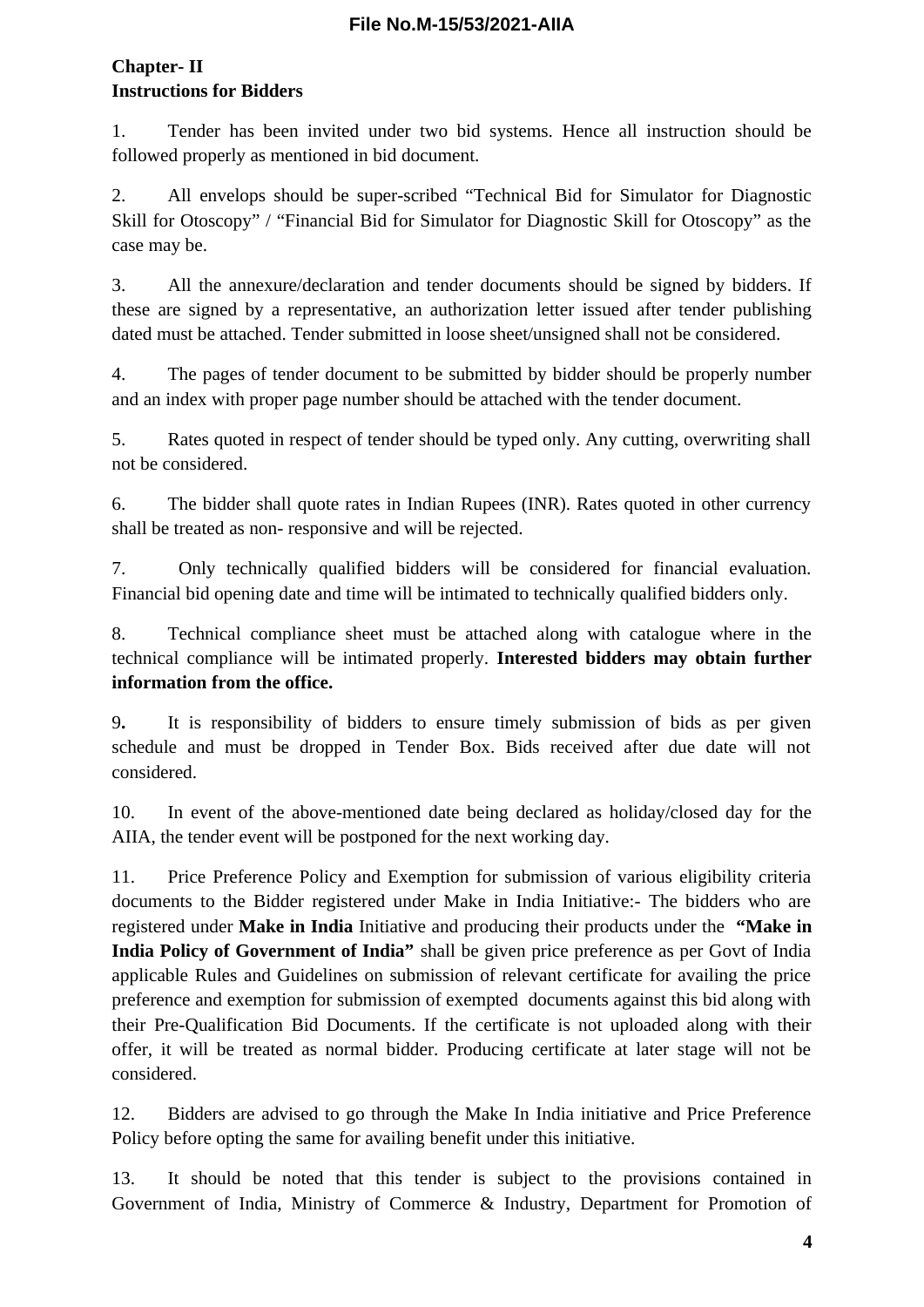Industry and Internal Trade (Public Procurement Section) Order no. P-45021/2/2017-PP (BE-II) dated 04.06.2020 and all other relevant orders issued by the Government of India from time-to-time.

- (a) The 'Class-I local supplier / Class-II local supplier at the time of tender bidding or solicitation shall be required to indicate percentage of local content and provide selfverification that the item offered meets the local content requirement for Class-I local supplier/Class-II local supplier, as the case may be. They shall also give details of location(s) at which the local value addition is made.
- (b) In cases of procurement for a value in excess of Rs. 10.00 crores, the 'Class-I local supplier/ 'Class-II local supplier' shall be required to provide a certificate from the statutory auditor or cost auditor of the company in the case of companies) or from practicing cost accountant or practicing chartered accountant (in respect of suppliers other than companies) giving the percentage of local content
- (c) False declaration will be in breach of the Code of Integrity under Rule 175(1)(i)(h) of the GFR-2017 for which a bidder or its successors can be debarred for up to two (02) years as per Rule 151 (iii) of the GFR-2017along with such other actions as may be permissible under law**.**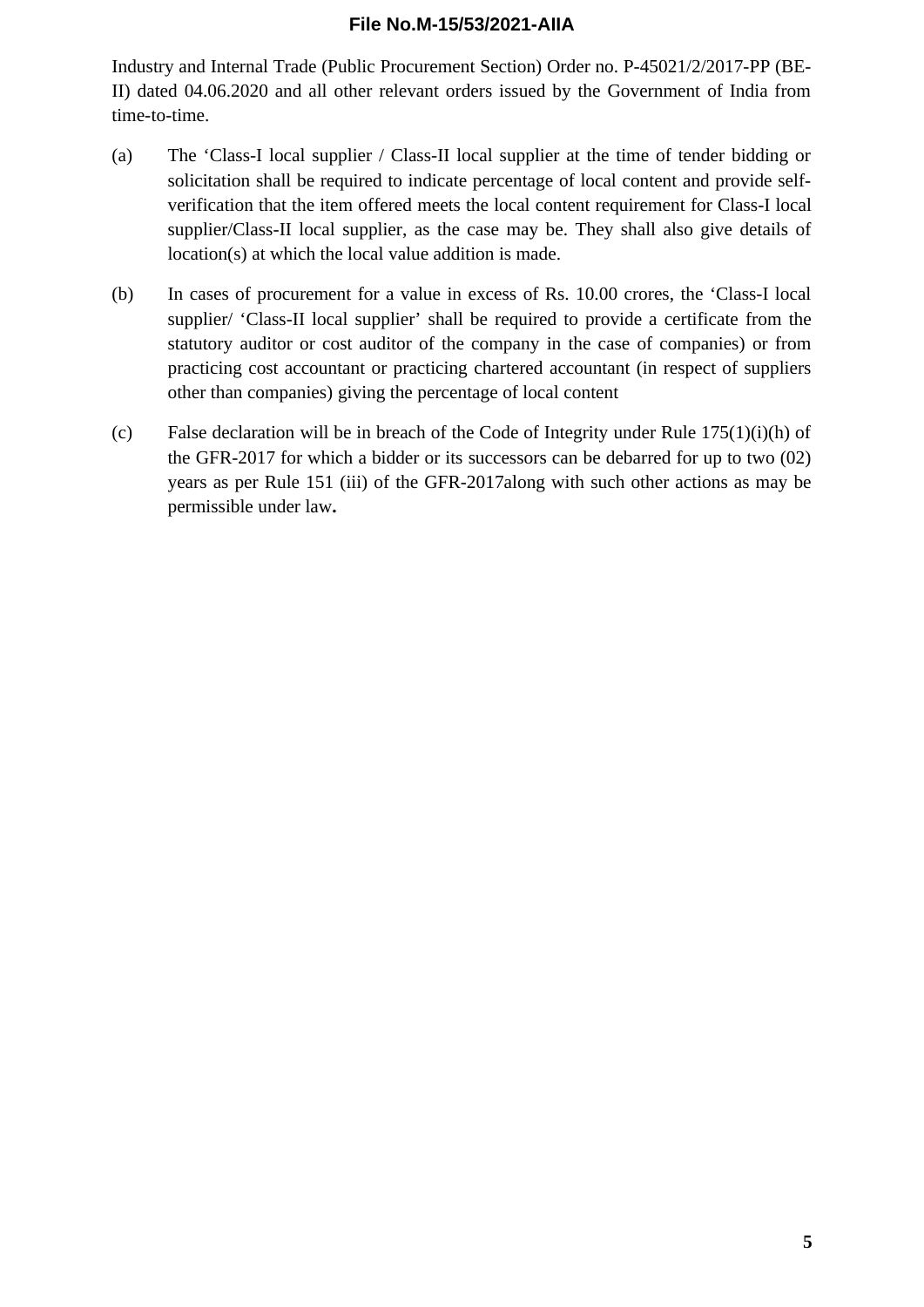## **Chapter-III**

#### **General Terms and Conditions**

- **1.** Tenders should be quoted only by the actual manufacturer or their authorized distributors or selling agent of a particular firm. Bidder should submit a current authority letter in support of the same from the actual manufacturer concerned in the format given at **"Annexure-III".** The bidder is responsible for the supply of stores. If the Principal Manufacturer withdraws rights of distribution from the bidder during validity period of rate contract, Director, AIIA, DELHI has right to cancel the eligibility of the bidder and accept the candidature of new coming authorized distributor. The offered rate shall be valid for initial period for One year extendable further One year on mutual agreement basis after completion of initial One-year period. **Any authorization certificate issued in the past for participating in any specific tender shall not be considered as a valid authorization by OEM.**
- **2.** Bidders will be required to arrange a demonstration of the offered equipment, if desire by the technical specification committee. Failure to arrange for a demonstration on the given date may lead to cancellation of the bid. Cost of organizing such demonstration shall be borne by the bidder.
- **3.** The model of the equipment offered should not be obsolete/out of production for next 5 years after expiring of guarantee/warranty period.
- **4. Patent Rights:** The supplier shall, at all times, indemnify and keep indemnified the purchaser, free of cost, against all claims which may arise in respect of goods & services to be provided by the supplier under the contract for infringement of any intellectual property rights or any other right protected by patent, registration of designs or trademarks. In the event of any such claim in respect of alleged breach of patent, registered designs, trademarks etc. being made against the purchaser, the purchaser shall notify the supplier of the same and the supplier shall, at his own expenses take care of the same for settlement without any liability to the purchaser.

#### **5. Country of Origin**

- **i.** All goods and services to be supplied and provided for the contract shall have the origin in India or in the countries with which the Government of India has trade relations.
- **ii.** The word "origin" incorporated in this clause means the place from where the goods are mined, cultivated, grown, manufactured, produced or processed or from where the services are arranged.
- **iii.** The country of origin may be specified in the Price Schedule.
- **6. Terms of Delivery:** Goods shall be delivered by the supplier in accordance with the terms of delivery and as per the delivery period specified in the schedule of requirement and Supply & Delivery Clause in General Terms and Conditions Section. Please note that the time shall be the essence of the contract.
- **7.** Instructions for transportation of domestic goods including goods already imported by the supplier under its own arrangement: The supplier will arrange transportation of the ordered goods as per its own procedure up to Consignee Site (i.e. AIIA, DELHI, GAUTAMPURI, SARITA VIHAR, DELHI-110076.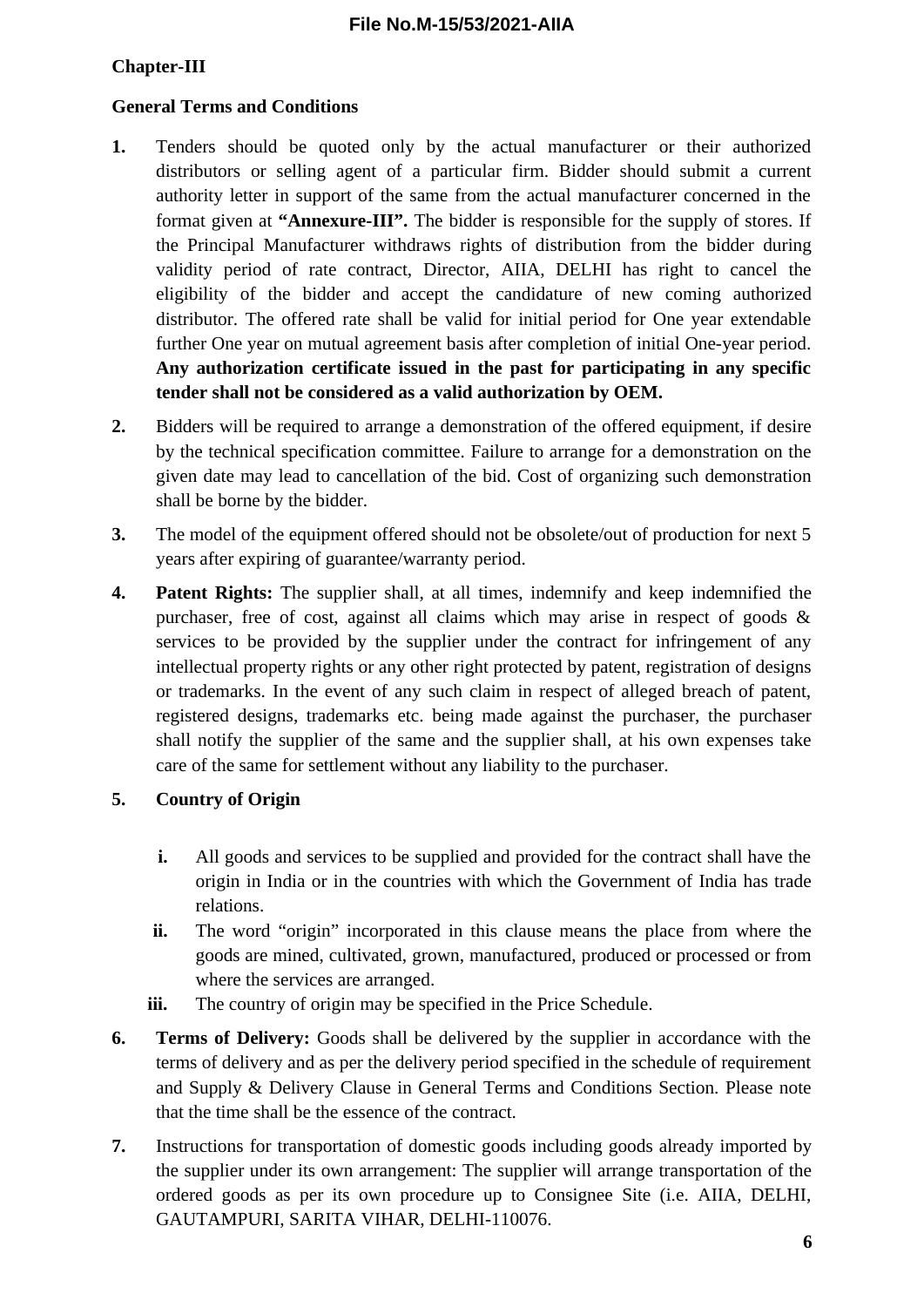- **8. Spare Parts**: The separate price list of all spares and accessories and consumables, if any, (including minor) required for maintenance and repairs in future after guarantee/warrantee period must be provided the in the format given at "**Annexure-IV**" failing which quotation will not be considered.
- **9. Tender currencies**: The Bidder supplying indigenous goods or already imported goods shall quote only in Indian Rupees (INR) in the Financial Bid Format given at **Annexure-V**. A Bidder quoting imported goods located within India shall produce documentary evidence of the goods having been imported and already located within India, in case their bid is found to be the lowest one after opening of financial bid.

## **10. Tender Prices**

- i. The Bidder shall indicate on the Financial Bid Price Schedule provided at **"Annexure-V"** for Indigenous supplies in INR for all the specified components of prices shown therein including the unit prices and total tender prices of the goods and services it proposes to supply against the requirement. All the columns shown in the Financial Bid Price schedule in given format should be filled in as required.
- ii. If there is more than one schedule in the Schedule of Requirements, the Bidder has the option to submit its quotation for any one or more schedules. However, while quoting for a schedule, the Bidder shall quote for the complete requirement of goods and services as specified in that particular schedule.
- iii. While filling up the columns of the Financial Bid Price Schedule, for domestic goods or goods of foreign origin located within India, the prices in the corresponding price schedule shall be entered separately in the following manner:
	- a. The price of the goods quoted ex-factory/ex-showroom/ex-warehouse/off-theshelf, as applicable, including all taxes and duties like, Custom Duty and/or GST already paid or payable on the components and raw material used in the manufacture or assembly of the goods quoted ex-factory etc. or on the previously imported goods of foreign origin quoted ex-showroom etc:
	- b. Any taxes and duties including Custom duty and/or GST, which will be payable on the goods in India if the contract is awarded;
	- c. Charges towards Packing & Forwarding, Inland Transportation, Insurance (local transportation and storage), Loading & Unloading and other local costs etc. incidental to delivery of the goods to their final destination will bear by Bidder;
	- d. The price of Incidental Services, as mentioned in Schedule of Requirement and Price Schedule;
	- e. The prices of Site Modification Work (if any), as mentioned in Schedule of Requirement, Technical Specification and Price Schedule.
	- f. The Rate quoted for a product or services should be including all taxes. No additional charge/tax etc will be paid by AIIA, if claimed by Supplier at later stage.
	- g. Rates quoted will remain valid and fixed for entire contract period and/or for extended period. Bidder will not be allowed the change/modify rates during contract period.
	- h. Rate quoted should be unit wise and rate cannot be quoted beyond Maximum Retail Price (MRP).
	- **i.** The price of annual CMC, as mentioned in Schedule of Requirement, Technical Specification and Price Schedule **(Wherever applicable)**.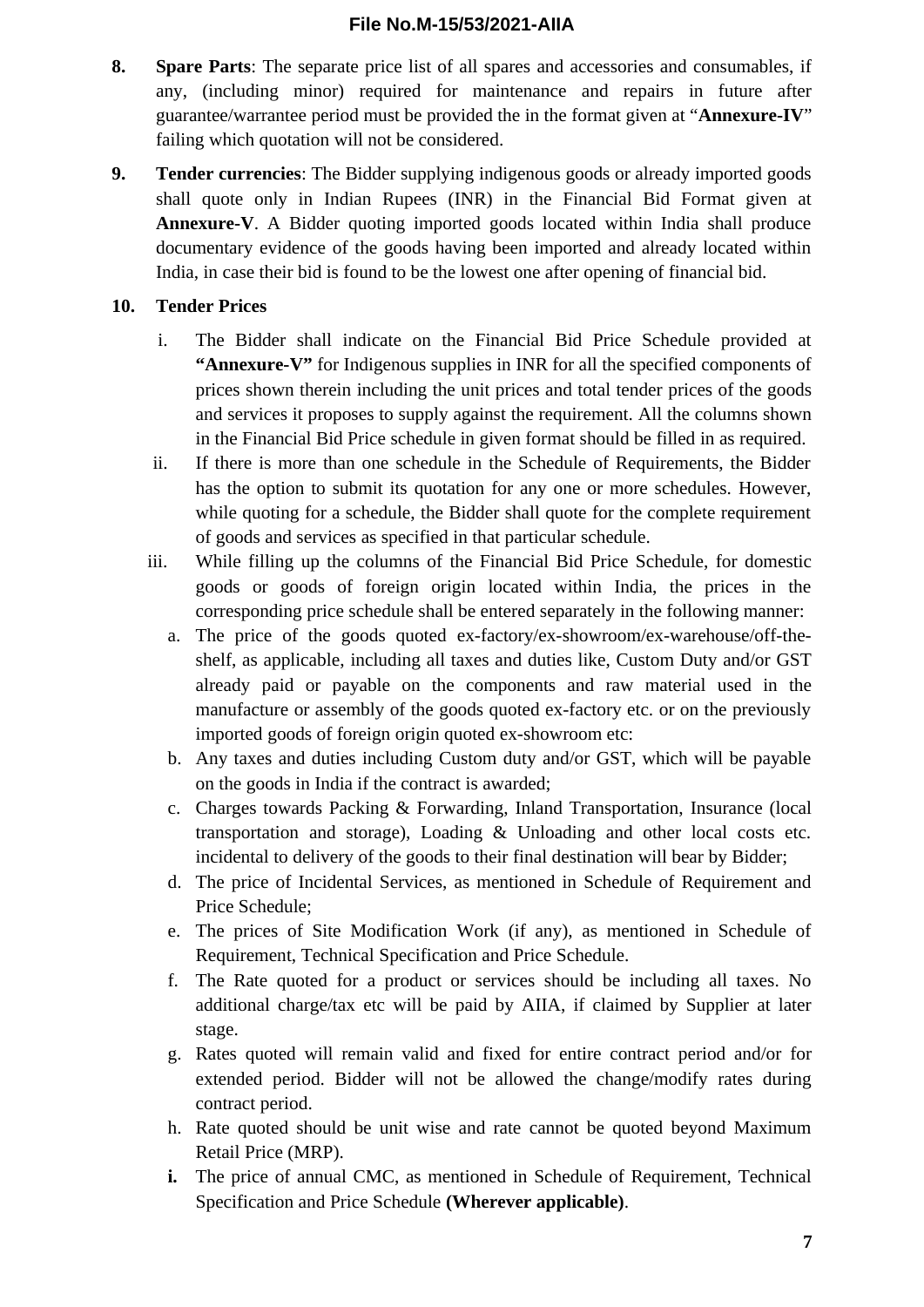#### **Additional information and instruction on Duties and Taxes:**

**11. (a) Octroi Duty and Local Duties & Taxes**: Normally, goods to be supplied to Government Departments against Government contracts are exempted from levy of town duty, Octroi duty, terminal tax and other levies of local bodies. However, on some occasions, the local bodies (like town body, municipal body etc.) as per their regulations allow such exemptions only on production of certificate to this effect from the concerned Government Department. Keeping this in view, the supplier shall ensure that the stores to be supplied by the supplier against the contract placed by the purchaser are exempted from levy of any such duty or tax and, wherever necessary, obtain the exemption certificate from the purchaser. The purchaser will issue the certificate to the supplier within a week positively from the date of receipt of request from the supplier. However, if a local body still insists upon payment of receipt of such duties and taxes, the same shall be borne by the supplier. The institute will not be responsible for any such payments/reimbursement etc.

**(b) Goods and Services Tax (GST) as per GST Act 2017:** If a Bidder asks for Goods and Services Tax to be paid extra, the rate and nature of Goods and Services Tax applicable should be shown separately in their GST Compliant Invoices. The Goods and Services Tax will be paid as per the rate at which it is liable to be assessed or has actually been assessed provided the transaction is legally liable to Goods and Services Tax and is payable as per the terms of the contract. If any refund of Tax is received at a later date, the Supplier must return the amount forth-with to the purchaser

**(c)** The need for indication of all such price components by the Bidders, as required in this clause (viz., General Terms and Condition **Clause 10)** is for the purpose of comparison of the tenders by the purchaser and will no way restrict the purchaser's right to award the contract on the selected Bidder on any of the terms offered.

# **12. Warranty on stamp paper (60 Months Onsite Warranty including Spare Parts & Labour etc.)**

- **I.** Bidder have to submit a written guarantee/warranty from the manufacturers stating that the equipment being offered is the latest model as per the specifications and the spares for the equipment will be available for a period of at least 5years after the guarantee/warranty period.
- **II.** The manufacturer will have to keep the institute informed of any up-date of the equipment over a period of next 5 years and undertake to provide the same to the institute at no extra cost and also they will supply regularly any items of spare parts requisitioned by the purchaser for satisfactory operation of the equipment till the life span of the equipment, if and when required on agreed price.
- **III.** Guarantee/warranty to the effect that before going out of production of spare parts, the manufacturers and/ or Bidders will give adequate advance notice to the purchaser of the equipment so that the later may undertake to procure the balance of the life time requirements of spare parts.
- **IV.** The Guarantee/warranty to the effect that the manufacturer will make available to the institute, the blue-prints and drawing of the spare parts if and when required in connection with the equipment.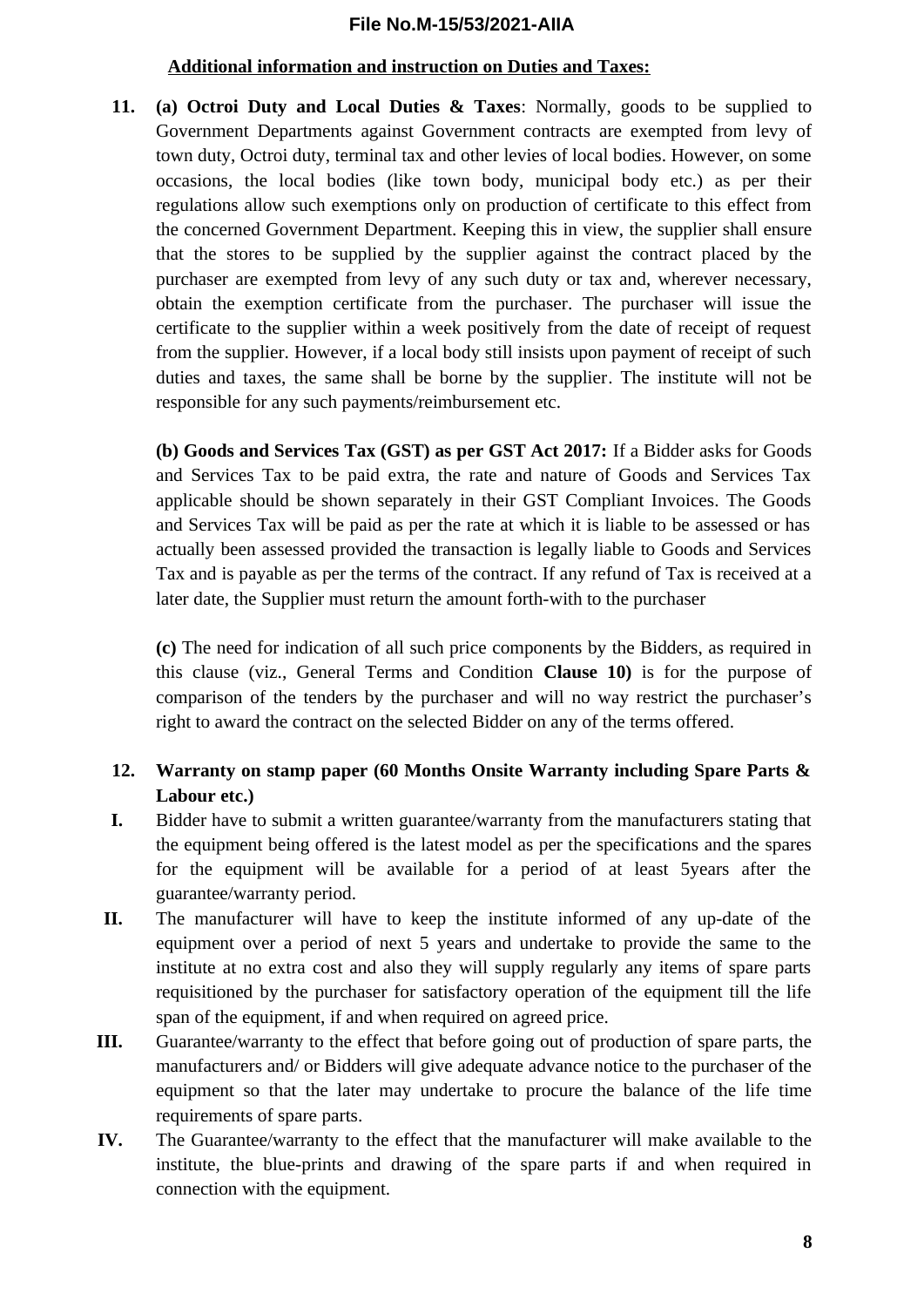- **V. The supplier warrants comprehensively for 60 months Onsite Warranty including Spare Parts &Labour etc.** that the Equipment/Stores supplied under the contract is new, unused and in corporate all recent improvements and design and materials unless prescribed otherwise by the purchaser in the contract. The supplier further warrants that the Equipment/Stores supplied under the contract shall have no defect arising from design, materials (except when the design adopted and / or the material used are as per the Purchaser's/Consignee's specifications) or workmanship or from any act or omission of the supplier that may develop under normal use of the supplied Equipment under the conditions prevailing in India.
	- o No conditional warranty like mishandling, manufacturing defects etc. Will be acceptable.
	- o Comprehensive Warranty as well as Comprehensive Maintenance contract should be inclusive of all accessories.
	- o Replacement and repair will be undertaken for the defective Equipment/Stores.
	- o Proper marking has to be made for all spares for identification like printing of installation and repair dates.
- **VI.** Upon receipt of such notice, the supplier shall, within 48 hours on a 24 X 7 basis respond to take action to repair or replace the defective Equipment/Stores or parts thereof, free of cost, at the ultimate destination. The supplier shall take over the replaced parts/ Equipment / Stores after providing their replacements and no claim, whatsoever shall lie on the purchaser for such replaced Parts /Equipment/Stores thereafter. Non-replacement will attract appropriate penalty including forfeiture of performance security on repetition of such misconduct.
- **VII.** The Bidder hereby declares that the goods/equipment/stores/articles supplied to the buyer under this contract shall be of the best quality and workmanship and shall be strictly in accordance with the specifications and the particulars contained/mentioned in the clauses hereof and the Bidder hereby guarantee/Warranty that the said goods / equipment / stores/ articles conform to the description and quality aforesaid. The purchaser will be entitled to reject the said goods/equipment/stores/articles or such portion thereof as may be discovered not to conform to the said description and quality as follows:
	- a. Bidder should state categorically whether they have fully trained technical staff or installation/commissioning of the equipment and efficient after sales services.
	- b. It is specifically required that the Bidder/Supplier will supply all the operating and service manuals along with blue-prints and drawings including circuit diagram of the equipment supplied as well as its components.
- **VIII.** If the supplier, having been notified, fails to respond to take action to replace the defect(s) within 48 hours on 24X7 basis, the purchaser may proceed to take such remedial action(s) as deemed fit by the purchaser, at the risk and expense of the supplier and without prejudice to other contractual rights and remedies, which the purchaser may have against the supplier.
	- **IX.** During Warranty/CMC period, the supplier is required to visit at consignee's site at least once in 3 months commencing from the date of the installation for preventive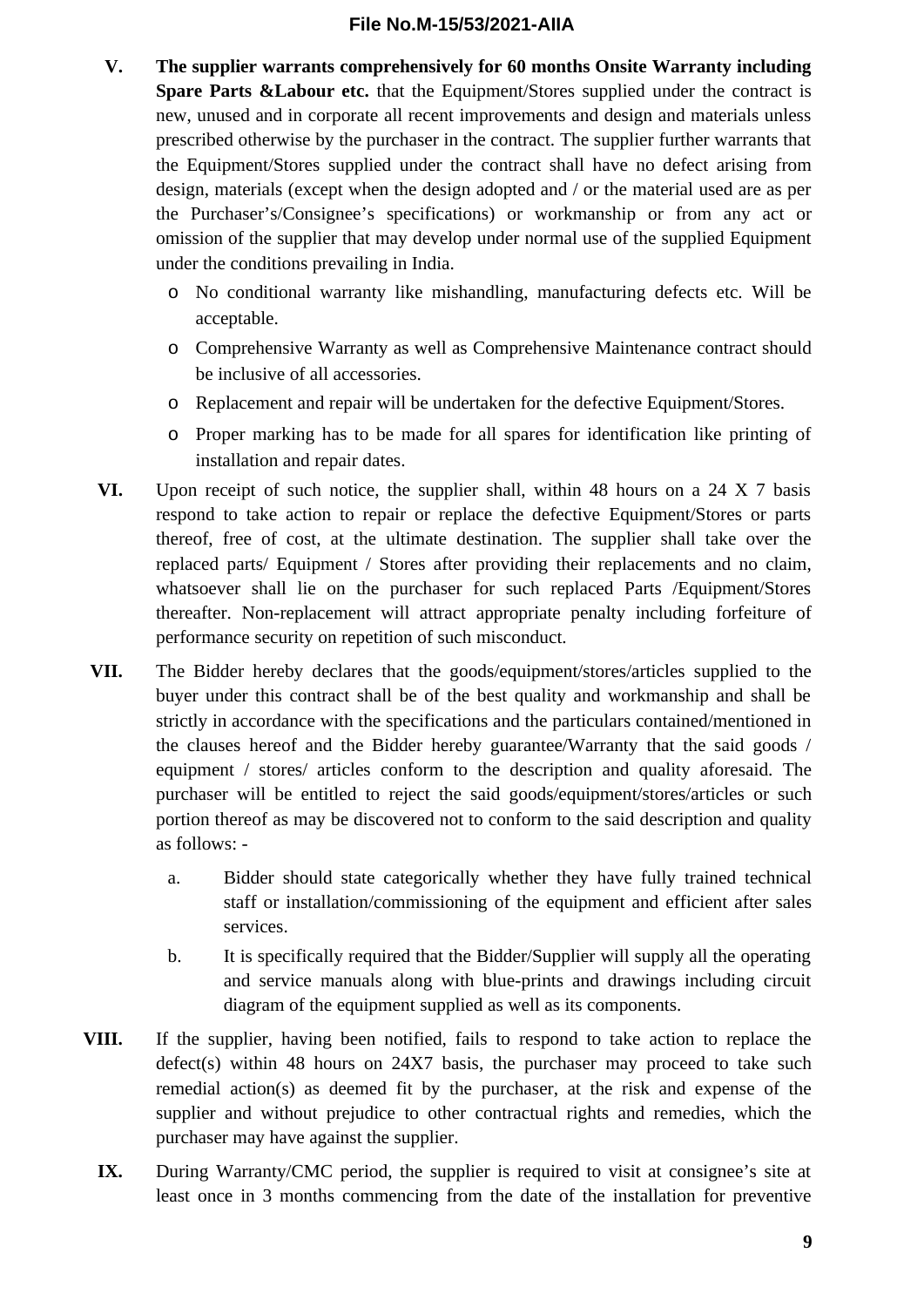maintenance of the Equipment/Stores.

- **X.** The Supplier along with its Indian Agent and the CMC provider shall ensure continued supply of the spare parts for the machines and Equipment supplied by them to the purchaser for 10 years from the date of installation and handing over.
- **13. CMC for Five Years period after completion of 5 Years onsite free of Cost Warranty:**

The bidder will give an onsite guarantee/ warranty for trouble free functioning and maintenance of the facility for 5 Years including spares and labour from the date of installation, commissioning and acceptance of the facility. The bidder would submit a performance bank guarantee of 3% the cost of the Purchase Order for the period of warranty /CMC plus 3 months indemnifying the hospital against all losses incurred by the hospital during the warranty/maintenance period in the format given at **"Annexure-VI**". This has to be submitted after satisfactory installation along with the bills. The firm shall also quote for CMC charges which is applicable for the next **5 years** after expiry of the comprehensive warranty period of 5 years in the **"Annexure-V"** for each Equipment/item (on which the Warranty/Guarantee applicable). The price quoted for CMC will be considered along with price of required Instruments/equipment in financial bid.

- **14.** The bidder should quote rates of optional accessories/consumables/spares as per **Annexure-IV** and the rate should be valid till the validity of the contract.
- **15.** Bidders are required to quote strictly as per specification of the equipment. If, deviation from specification, it must be brought out clearly giving deviation statement in **Annexure-VII**.
- **16.** Additional features (in case of equipment), if any, should be listed separately in the offer. However, technical and financial evaluation will be done as per the specification mention at **Annexure-I**.
- **17.** The bidder should submit an undertaking for acceptance of Terms & Conditions at **Annexure-VIII** including to the effect that they have necessary infrastructure for maintenance of the equipment and will provide accessories/spares as and when required by the indenter for 05 years after expiry of the Warranty period.
- **18. Applicability of Anti-Profiteering Rule under GST Act 2017:** No item should be quoted with price more than the M.R.P. by any Supplier Agency to AIIA DELHI. The MRP is required to be clearly mentioned on each of the supplied item/its packaging in their offered pack size. The prices should be quoted strictly in accordance with unit/pack Size and Strength/Potency mentioned in the schedule of Requirement at **Annexure-I** in the given Price Quotation format. The Anti-Profiteering Rule under GST Act 2017 is applicable against this Tender Enquiry on which the Supplier Agency should have mandatorily to pass on the benefit due to reduction in rate of tax to the AIIA DELHI by way of commensurate reduction in their prices. If any Supplier Agency found defaulter for following of above said rule (i.e. passing all the benefits of GST Tax Regime price reductions to AIIA DELHI), the necessary action deemed fit as per GST Act 2017 shall be initiated against such defaulter firm.
- **19. Fall Clause:** If at any time during the execution of the contract, the Contractor/Manufacture/Distributor/Dealer reduces the sale price or sells or offers to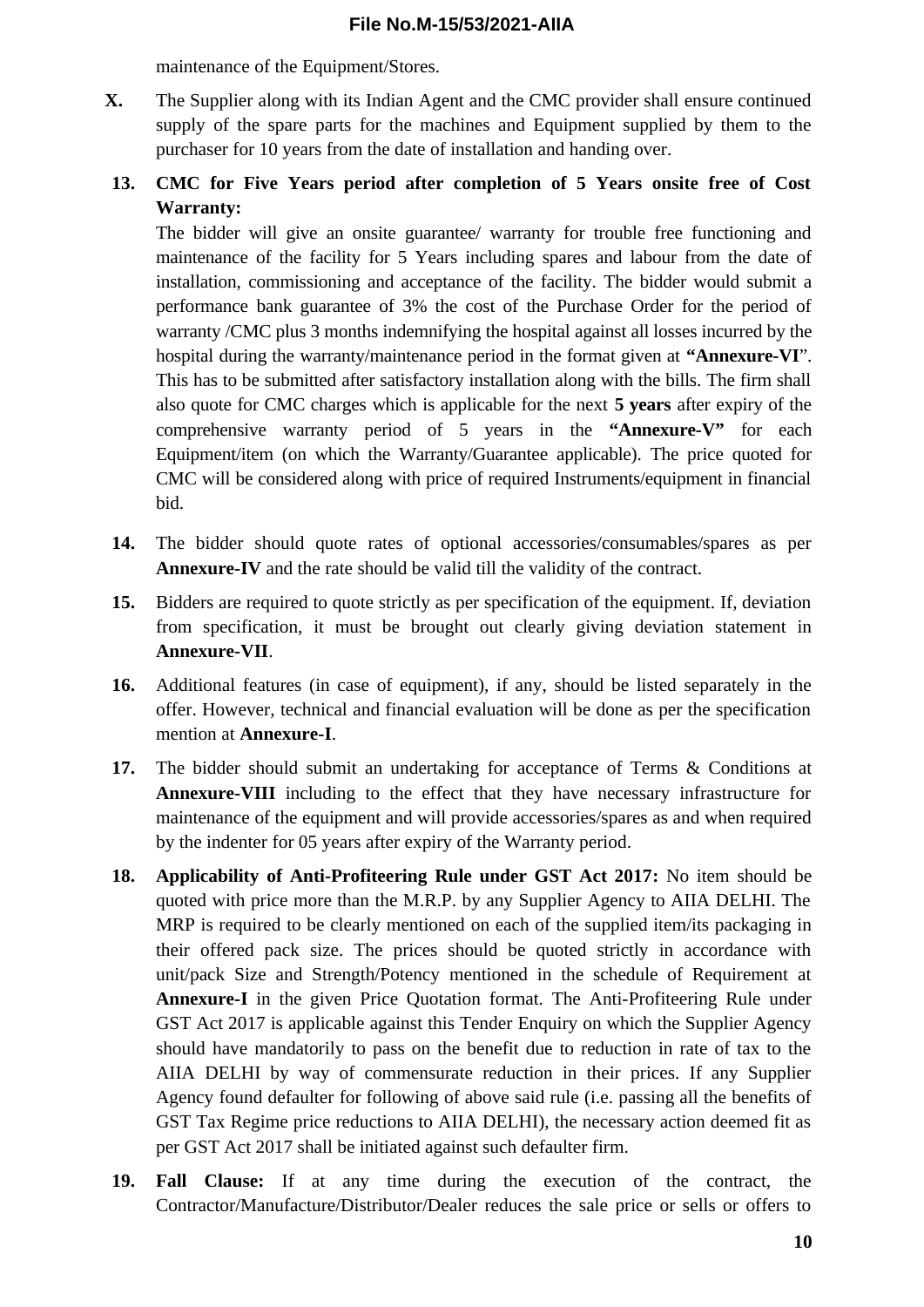sell such stores, as are covered under the contract, to any person/organization including the purchaser or any department of Central Government or any other AIIA/PSUs at a price lower than the price chargeable under the contract during the Current Financial Year, he shall forthwith notify Director, AIIA DELHI. The necessary difference amount about such reduction or sale or offer of sale to the purchaser and the price payable under the contract for the stores supplied after the date of coming in to force of such reduction or sale or offer of sale shall stand correspondingly reduced and deposited to AIIA DELHI by the Bidder or AIIA DELHI will deduct from the pending bills/Performance Security Deposit to recover the loss to the Government.

**20.** The Director, AIIA, DELHI has full authority to take in to account the performance of manufacturer/authorized dealer or distributor / bidder and they should submit a latest performance certificate (not older than previous financial year 2020-21) from any other Govt. Hospitals/Institutions/PSUs to testify the proper dealing & performance as well as installation and maintenance of equipment.

## **21. Terms of Delivery of Products, Penalty/Liquidation Damage:**

- I. Delivery of stores shall be F.O.R to AIIA DELHI. The AIIA DELHI is not liable for payments on account of Freight/Taxes/Expenditures which are to be paid inclusively by the suppliers.
- II. The firm will be bound to supply Delivery time for the items of Indian make within 4 weeks (i.e.28 Days). Thereafter suitable action as deemed fit, will be initiated. The hospital will recover the general damages or extra expenditure incurred in the risk purchase at the risk and cost of the bidder and amount paid in excess shall be deducted from their pending bills. The above shall be in addition to forfeiture of Bid Security and black listing of the firm depending upon the circumstances of the default/gravity of the case.
- III. The period of delivery strictly to be followed by the Supplier Agency as per time period communicated through Purchase/Supply Order through e-mail/hard copy through speed post. The penalty of 1% of the value of order per week for delayed supply of the order. Maximum delay of 3 weeks i.e. 21 Days. No supplies will be entertained thereafter, and it will be treated as withdrawal by the bidder for which action will be taken as per the bid security declaration and other relevant rules/guidelines issue by Government in this regard. Part supplies will not be accepted/allowed at AIIA DELHI.

#### **22. INSPECTION OF SUPPLIES & ACCEPTANCE:**

Inspection will be done by the duly a Committee constituted by Director, AIIA, Delhi and or its authorized representatives in AIIA DELHI Hospital premises at designated place in presentence of supplier or its representative. Any cost incurred for carry out the inspection/testing etc., shall be borne by Supplier Agency. **The supplied goods will be accepted by Institute on approval of the Committee.**

# **23. INCIDENTAL SERVICES:**

The supplier shall be required to perform the following services at Consignee Site:

- a) Installation & commissioning, Supervision and Demonstration of the Equipment/Goods
- b) Providing required jigs and tools for assembly, minor Civil/Electrical/ Plumbing / any other needed engineering works etc required for the completion of the installation.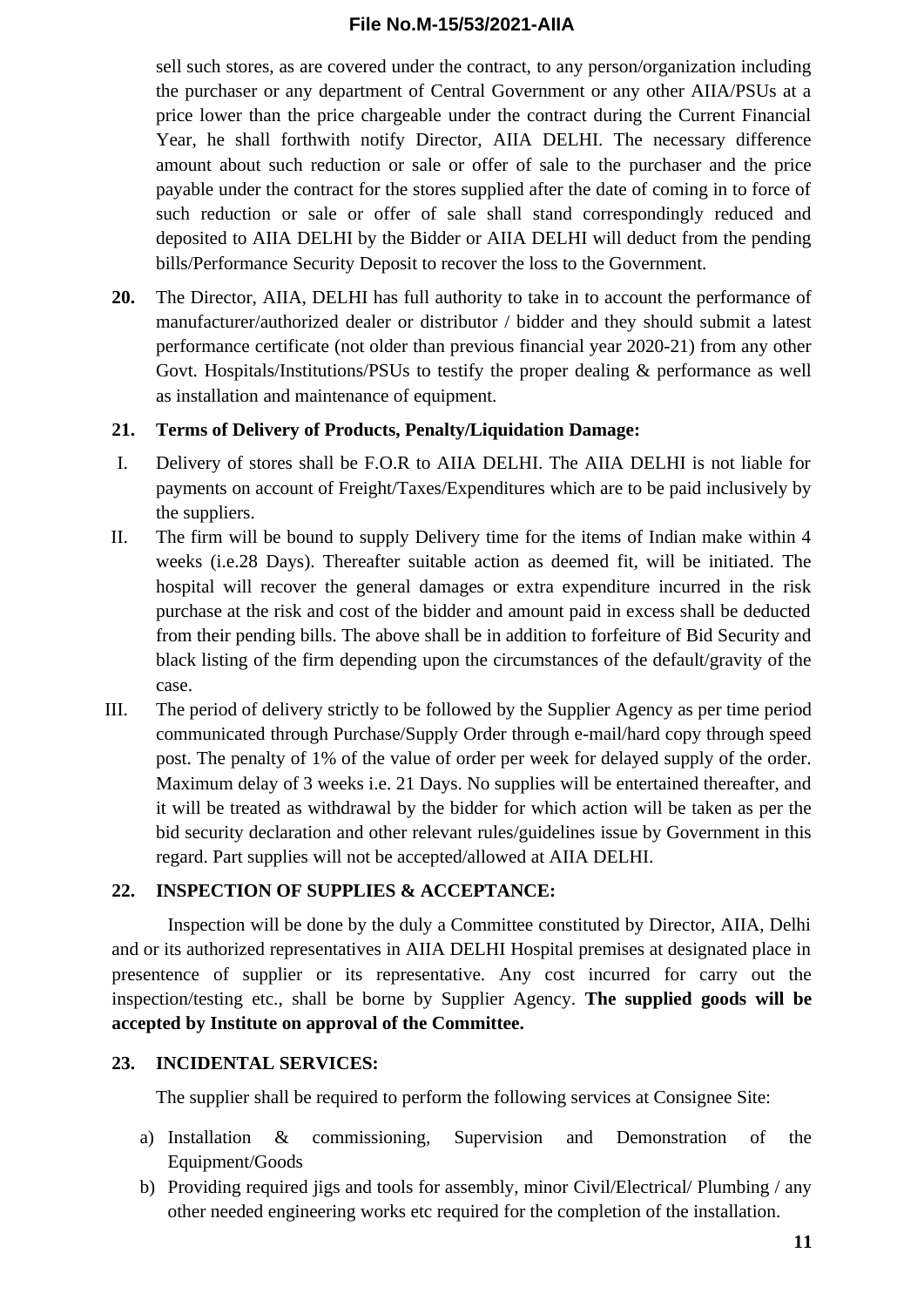- c) Training of Consignee's Doctors, Staff, operator etc. For operating and maintaining the Equipment/Goods
- d) Supplying required number of operation & maintenance manual for the goods

# **24. DISTRIBUTION OF DISPATCH DOCUMENTS FOR CLEARANCE/ RECEIPT OF GOODS**

The supplier shall send all the relevant dispatch documents well in time to the Purchaser/Consignee to enable the Purchaser/Consignee clear or receive (as the case may be) the goods in terms of the contract.

Within 24 hours of dispatch, the supplier shall notify the purchaser, consignee, and others concerned if mentioned in the contract/purchase Order, the complete details of dispatch and also supply the following documents by registered post/ speed post/courier (or as instructed in the contract):

- i. Three copies of supplier's invoices showing contract number, goods description, quantity, unit
- ii. Price and total amount;
- iii. Two copies of packing listed identifying contents of each package;
- iv. Certificate of origin for goods of foreign origin;
- v. Insurance Certificate.
- vi. Manufacturers/Supplier's warranty certificate & In-house inspection certificate.
- **25. Taxes, Duties, Incidental Services and Warranties:** Supplier shall be entirely responsible for all taxes, duties, fees, levies, incidental Services, Warranties etc. incurred until delivery of the contracted goods to the purchaser.

#### **26. Terms and mode of payment:**

- 26.1. Final Payment shall be made subject to recoveries, if any, by way of liquidated damages or any other charges as per terms &conditions of contract in the following manner:
- **I. Payment for Goods:** Payment shall be made in Indian Rupees as specified in the contract in the following manner:

# **a) On delivery (Preferably within three weeks time of "Consignee Receipt Certificate (CRC)" and Subject to submission of following documents)**

Seventy percent (70%) payment of the contract price shall be paid on receipt of goods in good condition and upon the submission of the following documents subject to recovery of LD, if any:

- 1. Three copies of supplier's invoice showing contract number, goods description, quantity, unit price and total amount
- 2. Two copies of packing list identifying contents of each package
- 3. Inspection certificate, if any
- 4. Insurance Certificate, if any
- 5. Certificate of origin for imported goods
- 6. Consignee Receipt Certificate in original issued by the authorized User Department representatives/Concerned Stores Representative of the consignee.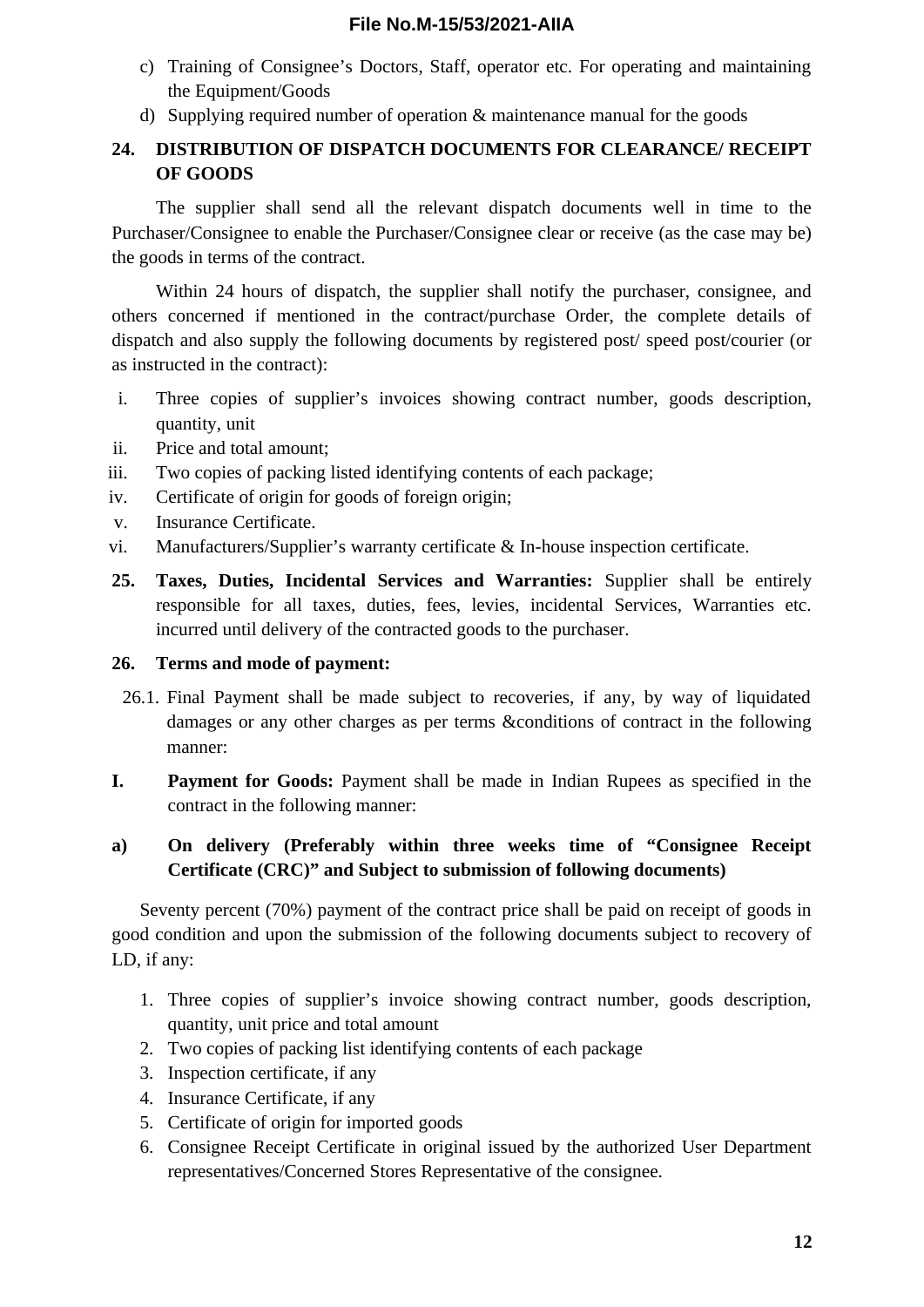# **b) On Acceptance (Preferably within 45 days time of "Final Acceptance Certificate (FAC)" and Subject to submission of following documents):**

Balance Thirty percent (30%) payment would be made against 'Final Acceptance certificate (FAC)' of Equipment /Goods to be issued by the User Department of the Consignees subject to recoveries, if any, either on account of non-rectification of defects/deficiencies not attended by the Supplier or otherwise. FAC needs to be issued by the designated Official of the consignee after installation, commissioning, testing and Four to Six weeks of successful trail run of the equipment in the User Department.

# **II. Payment of Site Modification Work, if any:**

Site Modification Work payment will be made to the bidder/ manufacturer's agent to its Indian Office in Indian rupees as indicated in the relevant Price Schedule (as per prevailing rate of exchange ruling on the date of Contract) and shall not be subject to further escalation / exchange variation. This will be paid on proof of final installation; commissioning and acceptance of equipment by the consignee within the price quoted in the price Schedule and approved by AIIA, DELHI means AIIA DELHI will not pay any extra amount for any work beyond the approved prices to any bidder.

# **III. Payment for Annual Comprehensive Maintenance Contract Charges:**

The consignee will enter into CMC with the supplier at the rates as stipulated in the contract. The payment of CMC will be made on the last Quarter of the 6th Year onwards on year to year basis after satisfactory completion of said 5Year free of Cost Warranty period, duly certified by the consignee on receipt of bank guarantee for an amount equivalent to 3% of the cost of the 5 Years CMC Value as per contract in the prescribed format given at **"Annexure-V"**

- 26.2. The supplier shall not claim any interest on payments under the contract.
- 26.3. Where there is a statutory requirement for tax deduction at source, such deduction towards income tax and other tax as applicable will be made from the bills payable to the Supplier at rates as notified from time to time by the Government.
- 26.4. The supplier shall send its claim for payment in writing, when contractually due, along with relevant documents etc., duly signed with date, to respective consignees.
- 26.5. While claiming payment, the supplier is also to certify in the bill that the payment being claimed is strictly in terms of the contract and all the obligations on the part of the supplier for claiming that payment has been fulfilled as required under the contract.
- 26.6. While claiming reimbursement of duties, taxes etc. (like custom duty and/or GST or any other taxes) from the Purchaser/Consignee, as and if permitted under the contract, the supplier shall also certify that, in case it gets any refund out of such taxes and duties from the concerned authorities at a later date, it (the supplier) shall refund to the Purchaser/Consignee forth with.
- 26.7. In case where the supplier is not in a position to submit its bill for the balance payment for want of receipted copies of Inspection Note from the consignee and the consignee has not complained about the non-receipt, shortage, or defects in the supplies made, balance amount will be paid by the paying authority without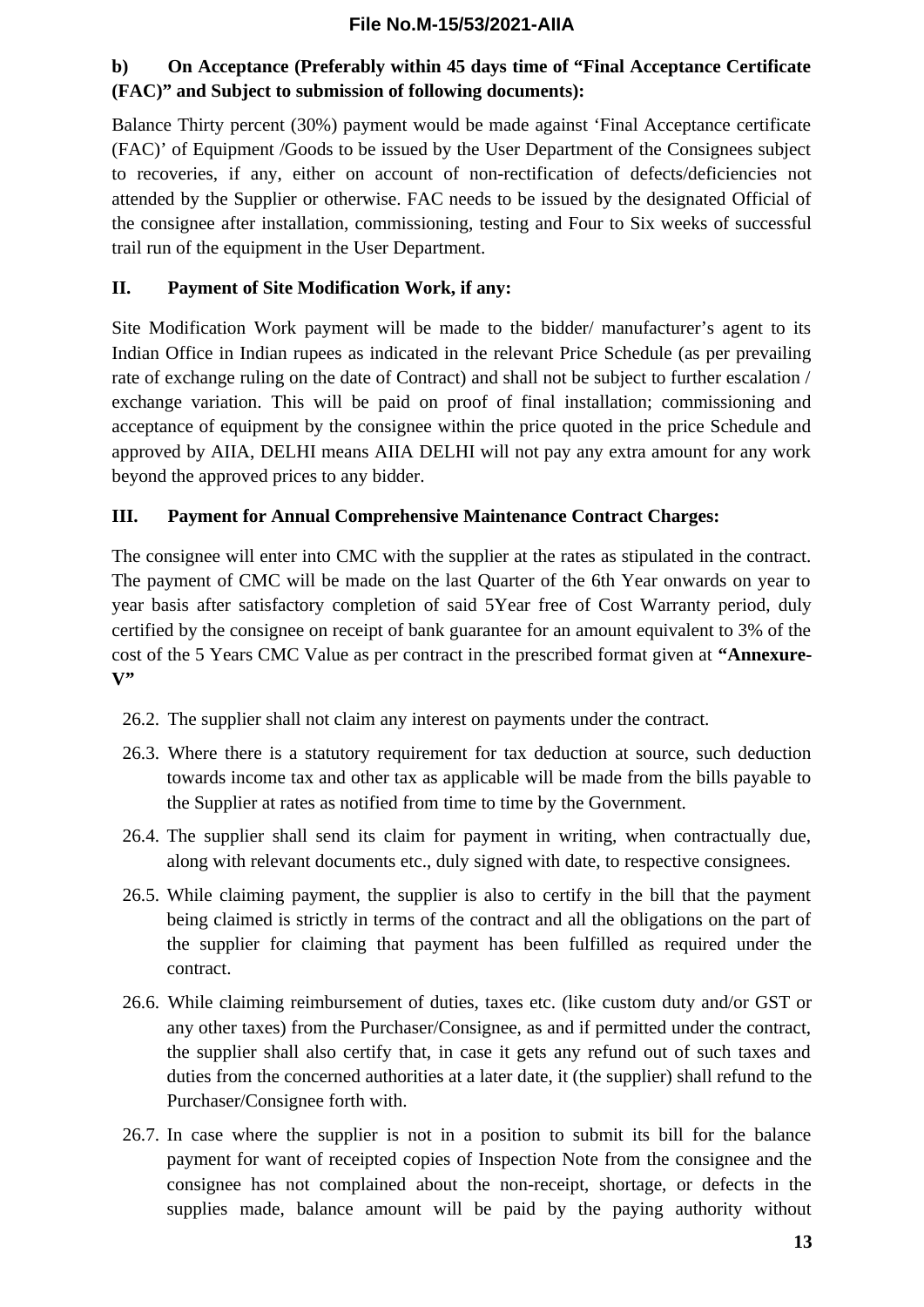consignee's receipt certificate after three months from the date of the preceding part payment for the goods in question, subject to the following conditions: -

- $\checkmark$  The supplier will make Equipment/good for any defect or deficiency that the consignee(s) may report within six months from the date of dispatch of goods.
- $\checkmark$  Delay in supplies, if any, has been regularized subject to deduction of applicable LD.
- $\checkmark$  The contract price where it is subject to variation has been finalized.
- $\checkmark$  The supplier furnishes the following undertakings on the stamp paper of appropriate value.

I/We, that I/We have not received back the Inspection Note Duly receipted by the consignee or any communication from the purchaser or the consignee about non - receipt, shortage or defects in the goods supplied. I/We agree to make good any defect or deficiency that the consignee may report within three months from the date of receipt of this balance payment.

# **27. OTHERS:**

Technical Evaluation Committee/Procurement Committee and other committees as constituted by the Competent Authority will decide regarding approval of Items, Rates and Quantities required to be procured (increase/decrease in either side as indicated at **Annexure-I)** for different categories of Equipment/items as per requirement of AIIA, DELHI. Decision of the Director, AIIA will be final and binding to all parties.

The Bidder shall not be allowed to transfer, assign, pledge or sub-contract its rights and liabilities under this contract to any other agency/ies without prior written consent of the Director, AIIA, DELHI. If it is found that the firm has given sub-contract to another Agency, the contract shall stand cancelled & the performance security deposit of such Bidder shall be forfeited by AIIA, DELHI.

The AIIA, DELHI shall not be responsible for any financial loss or other damaged or injury to any item or person deployed/supplied by the Supplier Agency in the course of their performing the duties to this office in connection with purchase order/supply order for supplying/installation/commissioning of the ordered Equipment/Stores/Goods/Items at AIIA, DELHI.

# **28. PACKING & MARKING OF SUPPLIES: -**

- a) The firm shall supply the stores with proper packing and marking for transit so as to be received at destination free from any loss or damage. The stores supplied by the bidder should strictly conform to the labeling provisions laid down under the latest Drugs & Cosmetic Rules or other applicable statutory provisions.
- b) All goods/stores supplied to the hospital shall have to be stamped, "The AIIA DELHI Supply only" and printed "NOT FOR SALE" in bold letters within delible ink (where as applicable).

# **29. BAR-CODING OF ITEMS:**

Each item (the unit packs, inter packs as well as final packs etc.) should be bar-coded to comply with GS-1 or EAN/UPC or GS1-128 bar-coding standards at different packaging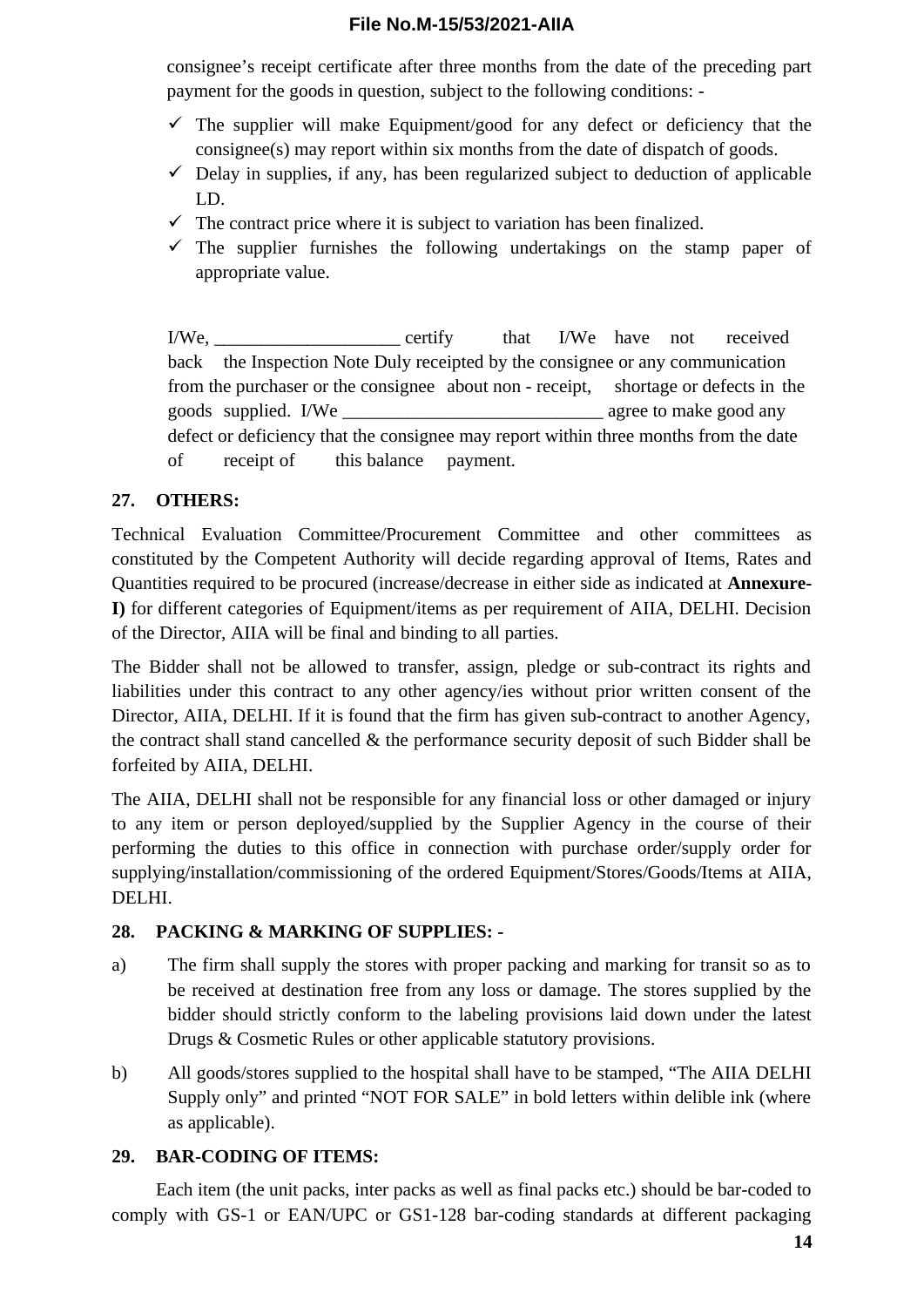levels. For details and specification of GS-1 bar-coding [http://www.gs1india.org.in/gs1barcodes/pc\\_index.htm](http://www.gs1india.org.in/gs1barcodes/pc_index.htm) maybe referred (Optional) (whereas applicable).

Bidder/Firms have to supply the Sterility Certificate for sterilized consumable items manufactured in India or abroad from the concerned principal manufacturer (whereas applicable).

#### **30. FORCE MAJEURE: -**

Any failing or omission to carry out the provision of the contract by the supplier shall not give rise to any claim by any party, one against the either, if such failure of omission or arises from an act of God, which shall include all acts of natural calamities such as fire, flood, earthquake hurricane or any pestilence or from civil strikes, compliance with any stature and/or regulation of the Government, look outs and strikes, riots, embargoes or from any political or other reasons beyond the suppliers control including war (whether declared or not) civil war or state or insurrection, provided that notice or the occurrence of any event by either party to the other shall be given within two weeks from the date of occurrence of such an event which could be attributed to 'force majeure 'conditions.

#### **31. DISPUTES AND ARBITRATION:**

All disputes or differences arising during the execution of the contract shall be resolved by the mutual discussion failing which the matter will be referred to an Arbitrator who will appointed by the Director, AIIA, DELHI for Arbitration for settlement of disputes in accordance with Arbitration & Conciliation Act 1996 or its subsequent amendment, whose decision shall be blinding on the contracting parties.

#### **32. LAW GOVERNING THE CONTRACT AND JURISDICTION:**

The contract Governed under Contract Act 1872 Indian Competition Act 2002 and instructions thereon from the government of India issued in this regard from time to time. The Court of DELHI shall alone have jurisdiction to decide any dispute arising out of or in respect of the contract.

#### **33. PERFORMANCE SECURITY DEPOSIT:**

The successful Bidder will be liable to deposit 3% of value of the Contract/Purchase Order as Performance Security Deposit in favor of "Director, AIIA DELHI" by way of "Performance Bank Guarantee in the format given at **Annexure-VI** in the form of Fixed Deposit Receipt" from Scheduled Nationalized/ Commercial Bank refundable after expiry of the tenders/or after the completion of 5years warranty period  $+3$  months (valid for i.e. 63 months) in case of supply of Equipment, subject to successful fulfillment of terms and conditions, on receipt of requisite No dues certificate from the concerned departments/authorities. Security Deposit is liable to be forfeited if the bidder withdraws or impairs or derogates the bid in any respect. For CMC after expiry of warranty period, the 3% Security Deposit of total CMC cost of Equipment shall require to be deposited by the Bidder to AIIA, DELHI in the format given at "**Annexure-VI**".

#### **34. RECOVERY OF EXCESS PAYMENT MADE TO SUPPLIER AGENCY:**

If a result of post payment audit any over payment is detected in respect of any supply/work done by the supplier Agency or alleged to have been done by the Agency under this Tender Enquiry, it shall be recovered by the Institution from the Agency and Agency is liable to be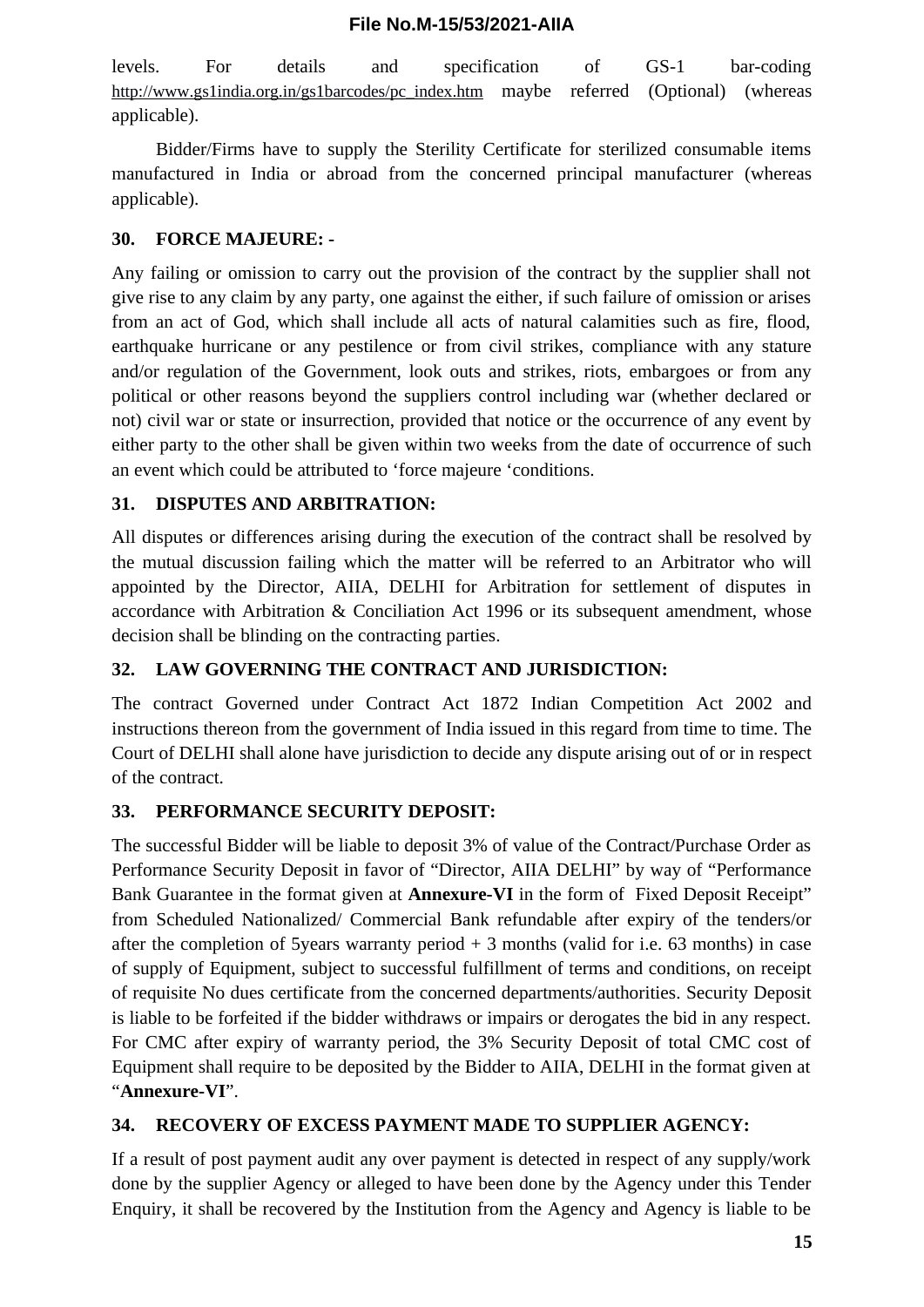deposit back the excess extra amount received by them from their agreeable amount as per Purchase Order/Work Order from AIIA DELHI within 30 days time period as and when they will receive written request from AIIA DELHI in this connection.

## **35. UNDER PAYMENT TO BE MADE TO SUPPLIER AGENCY:**

If a result of post payment audit any under payment is detected in respect of any supply/work done by the supplier Agency under this Tender Enquiry, it shall be duly paid by the Institution to the concerned Supplier Agency.

# **36. RESPONSIBILITY OF SUPPLIER AGENCY FOR PROVIDING COPIES OF RELVANT RECORDS:**

The Supplier Agency shall provide the copies of relevant records during the period of contract or otherwise even after the contract is over as and when asked by AIIA, DELHI.

No bidder/or his representative shall bring or attempt to bring any political or other outside influence to bear upon any superior authority or hospital functionaries to further this business interest. In doing so, tender of the concerned bidder will be rejected without assigning any reason.

- **37. SERVICE SUPPORT AND REDRESSEAL OF COMPLAINT:** All Bidders have to provide a dedicated/Toll free No. for service support and an Escalation Matrix along with Name, Designation and Mobile number of contact person.
- **38. SUBMISSION OF MORE THAN ONE OFFER:** If any bidder is participating in this tender through more than one offer in the capacity of Director/ Proprietor/Partnership in other firms. He has to submit a declaration to this effect for bringing it to the notice of Institute.

#### **39. BID EVALUATION CRITERIA:**

- (i) All the bidder shall be primarily evaluated on pre-qualification criterion viz having submitted all relevant documents, fulfilling statutory obligations/compliance, Experience, Turnover etc.
- (ii) Bidders fulfilling PQC conditions will be evaluated on technical parameters.
- (iii) Technically qualified bidders will be considered for financial evaluation.
- (iv) Financial Evaluation will be done on the basis of rate quoted for item along with 5 year onsite warranty and cumulative rate for 5 years extended (i.e.  $6<sup>th</sup>$  to  $10<sup>th</sup>$  Year) warranty/CMC. Price quoted shall be considered final including all taxes/charges etc. as indicated in Bid document.
- (v) For the supply of Spares/ Consumables/ Optional Accessories, if any, the selected bidder (L1) shall be bound to supply these items on the lowest rate quoted by any of technically qualified bidder.

#### **40. EXCLUSIVE RIGHT:**

The Director, AIIA DELHI, India has the full and exclusive right to accept or reject, increase or decrease order quantity, any or all the tenders without assigning any reasons and also to cancel the supply at any time without assigning any reason.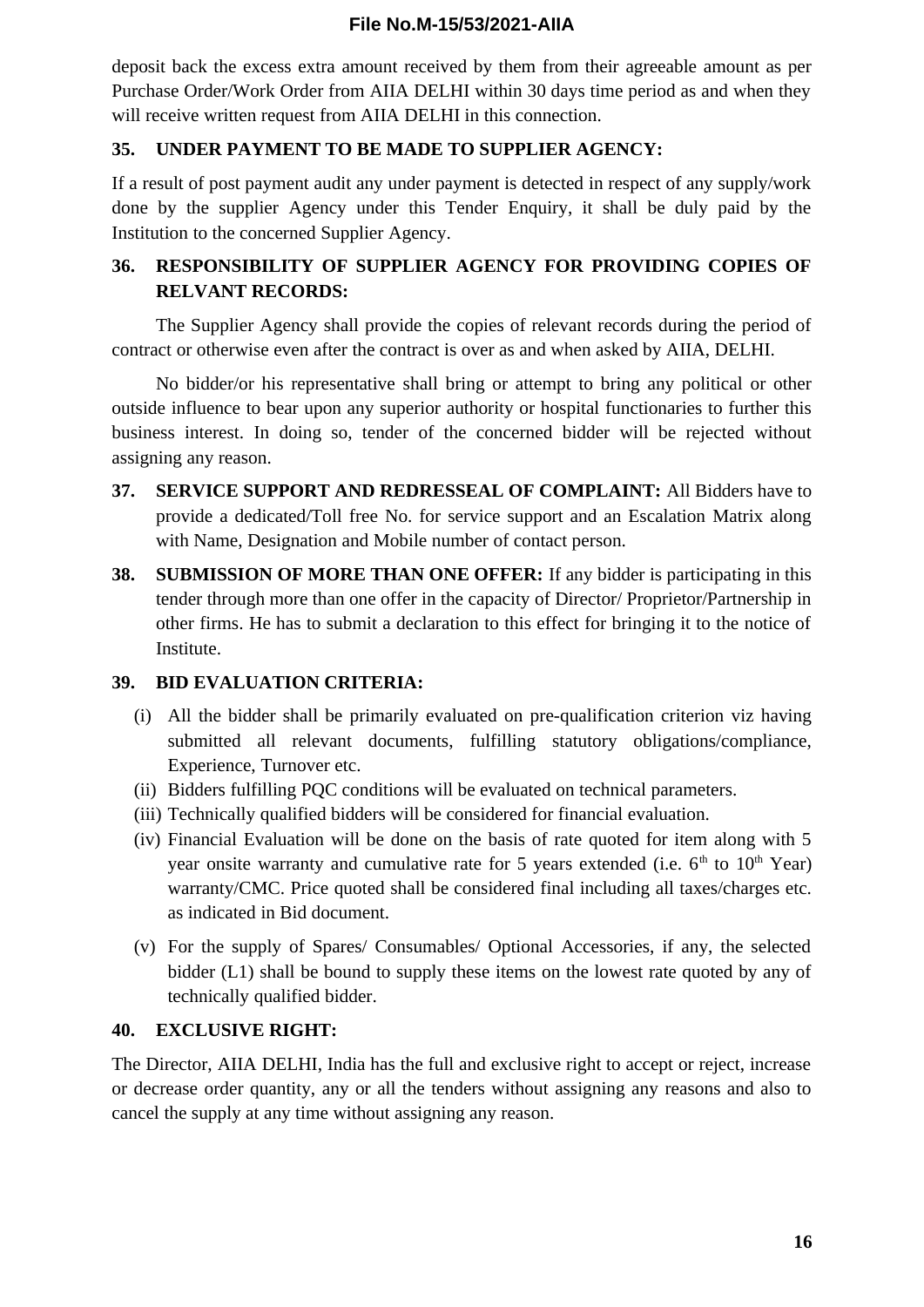# **Chapter-IV**

# **Eligibility Criteria for bidders**

- 1. Original Equipment Manufacturer or their Authorized dealers are eligible to participate in the tender.
- 2. **Authorized Representatives:** Bids of bidders quoting as authorized representative of a principal manufacturer would also be eligible, provided:
	- i. Their principal manufacturer meets all the criteria above without exemption, and
	- ii. the principal manufacturer furnishes a legally enforceable tender-specific authorization in the prescribed form assuring full guarantee and warranty obligations as per the general and special conditions of contract; and
	- iii. the bidder himself should have been associated, as authorized representative of the same or other Principal Manufacturer for same set of services as in present bid (supply, installation, satisfactorily commissioning, after sales service as the case may be) for same or similar 'Product' for past three years ending on  $31<sup>st</sup>$  Mar 2020.
- 3. **Signed** and scanned valid copy of Firm/Company Registration/Incorporation Certificate.
- 4. Signed and scanned copy of GST Registration and proof of latest quarter GST returns filed copies by the participating Bidder Company.
- 5. Signed and scanned copy of PAN Card in the name of firm/company.

# **6. Experience and Past Performance:**

a) The bidder should have manufactured and supplied/erected/commissioned "Simulator for Diagnostic Skill for Otoscopy" with the same or higher specifications as mentioned at Annexure-I during last three years, ending 31<sup>st</sup> March of the previous financial year 2020-21 and;

b) The bidder should have manufactured and supplied/erected/commissioned at least one number of "Simulator for Diagnostic Skill for Otoscopy" in at least one of the last five years ending on 31<sup>st</sup> March of the previous financial year 2020-21, and out of which

c) At least one number of offered version/model of "Simulator for Diagnostic Skill for Otoscopy" should be in successful operation for at least two years on the date of bid opening.

# **Criteria 2 - Capability- Equipment & manufacturing Facilities:**

'The bidder' must have an annual capacity to manufacture and supply (erected/commissioned) at least one.

*Note: In case of multiple products in a tender, this criterion shall be applicable product wise. For example, in case of printing Paper of different specifications/sizes, it shall be applicable to quantity of paper manufactured and supplied specification/size wise*.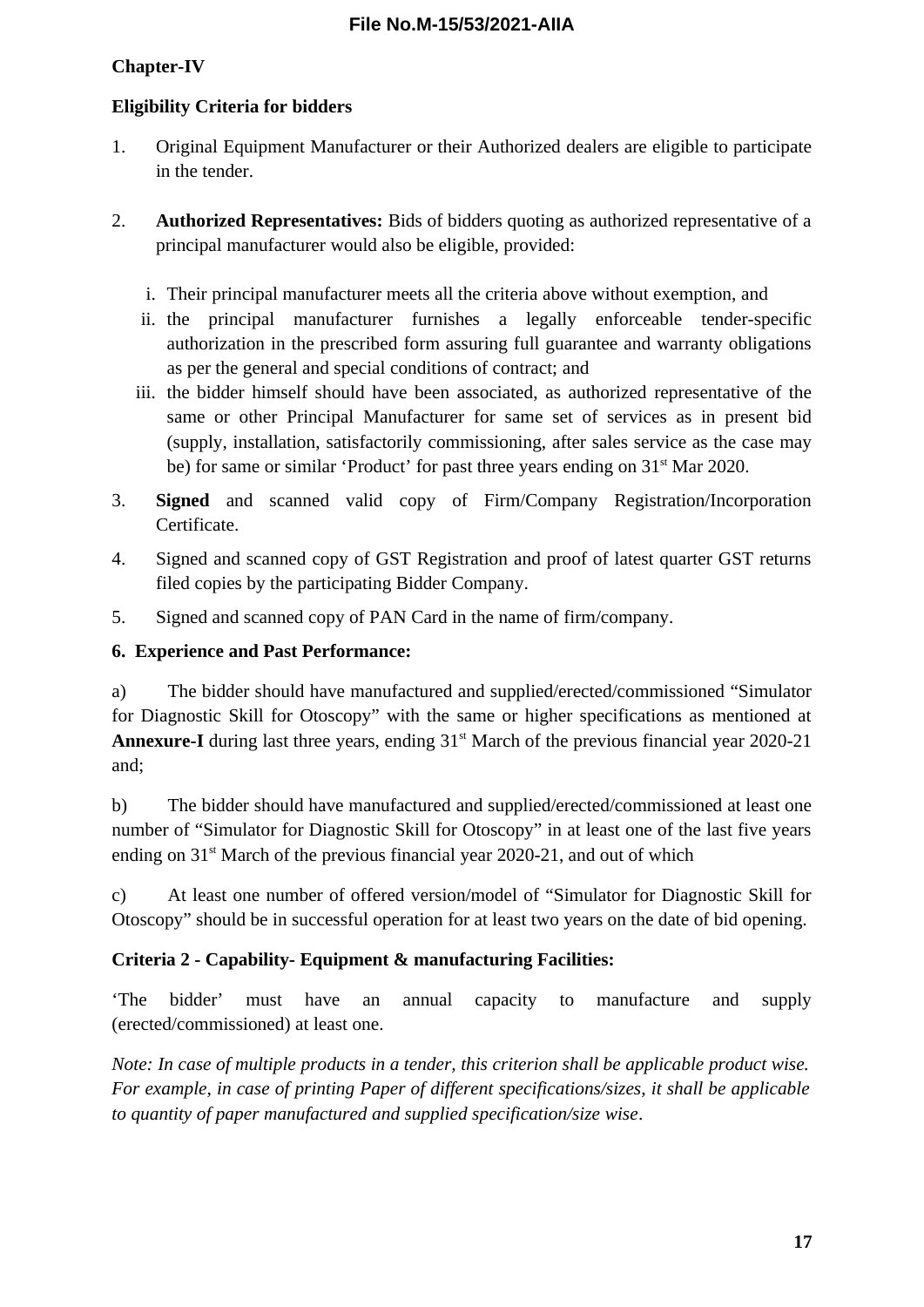### **Criteria 3 - Financial Standing - under all conditions**

(a) The average annual financial turnover of 'The bidder' during the last three years, ending on 31<sup>st</sup> March of the previous financial year 2020-21, should be at  $\overline{3}3$  Crore as per the annual report (audited balance sheet and profit & loss account) of the relevant period, duly authenticated by a Chartered Accountant/Cost Accountant in India or equivalent in relevant countries.

(b) Bidder Firm (manufacturer or principal of authorized representative) should not have suffered any financial loss for more than one year during the last three years, ending on  $31<sup>st</sup>$ March of the previous financial year 2020-21.

(c) The net worth of the Bidder firm (manufacturer or principal of authorized representative) should not be negative on  $31<sup>st</sup>$  March of the previous financial year 2020-21 and also should have not eroded by more than 30% (thirty percent) in the last three years, ending on 31<sup>st</sup> March of the previous financial year 2020-21.

**Note:** *In case of Indian Bidders/Companies (manufacturer or principal of authorized representative) who have been restructured by Banks in India, under the statutory guidelines, they would be deemed to have qualified the Financial standing criteria considering the institutional financial backing available to them*.

## **Applicability in Special Cases:**

- **a)** Applicability to 'Make in India: Bidders (manufacturer or principal of authorized representative) who have a valid/approved ongoing 'Make in India' agreement/program and who while meeting all other criteria above, except for any or more of sub-criteria in Experience and Past Performance above, would also be considered to be qualified provided:
- i) Their foreign 'Make-in-India' associates meet all the criteria above without exemption, and
- ii) the Bidder submits appropriate documentary proof for a valid/approved ongoing 'Make in India' agreement/program.
- iii) the bidder (manufacturer or principal of authorized representative) furnishes along with the bid a legally enforceable undertaking jointly executed by himself and such foreign Manufacturer for satisfactory manufacture, Supply (and erection, commissioning if applicable) and performance of 'The Product' offered including all warranty obligations as per the general and special conditions of contract.
- **b)** Authorized Representatives: Bids of bidders quoting as authorized representative of a

# **Principal manufacturer would also be considered to be qualified, provided:**

- i) their principal manufacturer meets all the criteria above without exemption, and
- ii) the principal manufacturer furnishes a legally enforceable tender-specific

authorization in the prescribed form assuring full guarantee and warranty obligations as per the general and special conditions of contract; and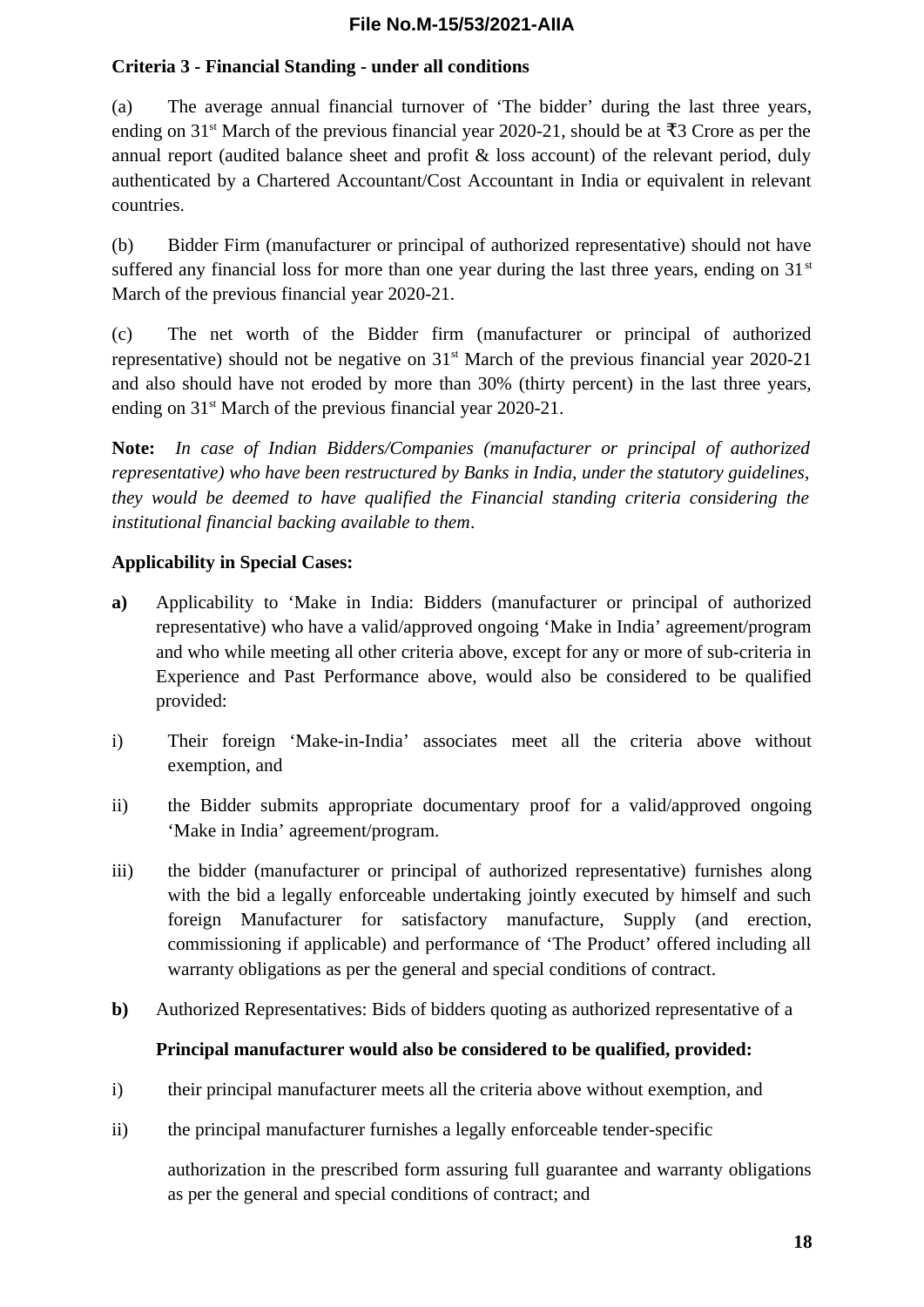iii) the bidder himself should have been associated, as authorized representative of

the same or other Principal Manufacturer for same set of services as in present bid (supply, installation, satisfactorily commissioning, after sales service as the case may be) for same or similar 'Product' for past three years ending on  $31<sup>st</sup>$  March of the previous financial year 2020-21.

**c)** For Existing successful Past Suppliers: In case the bidder (manufacturer or principal of authorized representative) who is a successful past supplier of 'The Product' in at least one of the recent past three procurements, who do not meet any or more of requirements above, would also be considered to be qualified in view of their proven credentials, for the maximum quantity supplied by him in such recent past.

(Discriminatory clause, I think it should be removed.)

- **d)** Joint Ventures and Holding Companies: Credentials of the partners of Joint ventures cannot (repeat cannot) be clubbed for the purpose of compliance of PQC in supply of Goods/Equipment, and each partner must comply with all the PQC criteria independently. However, for the purpose of qualifying the Financial Standing Criteria, the Financial Standing credentials of a Holding Company can be clubbed with only one of the fully owned subsidiary bidding company, with appropriate legal documents proving such ownership.
- **e)** Along with all the necessary documents/certificates required as per the tender conditions, the bidder should furnish a brief write-up, backed with adequate data, explaining his available capacity (both technical and financial), for manufacture and supply of the required goods/equipment, within the specified time of completion, after meeting all their current commitments.

#### **f) Supporting documents submitted by the bidder must be certified as follows:**

i) All copy of supply/work order; respective completion certificate and contact

details of clients; documents issued by the relevant Industries Department/National Small Industries Corporation (NSIC)/manufacturing license; annual report, etc., in support of experience, past performance and capacity/capability should be authenticated by the by the person authorized to sign the tender on behalf of the bidder. Original Documents must be submitted for inspection, if so demanded.

ii) All financial standing data should be certified by certified accountants, for example, Chartered Accountants/Cost Accountants or equivalent in relevant countries; and Indian bidder or Indian counterparts of foreign bidders should furnish their Permanent Account Number. Singed and attested legible scanned copies of at least three Numbers of Previous Purchase Order Copies for each of participating item, which has been supplied to various reputed Government Hospitals/Institutions/PSU's/Other reputed Hospitals/Institutions in India in last Three Financial Years in Chronological Order from FY-2017-2018 to FY-2019-2020 for pre-qualification bid evaluation purpose.

12. Signed copy of duly filled-in PFMS Form of AIIA, DELHI in the format given at **Annexure-IX**.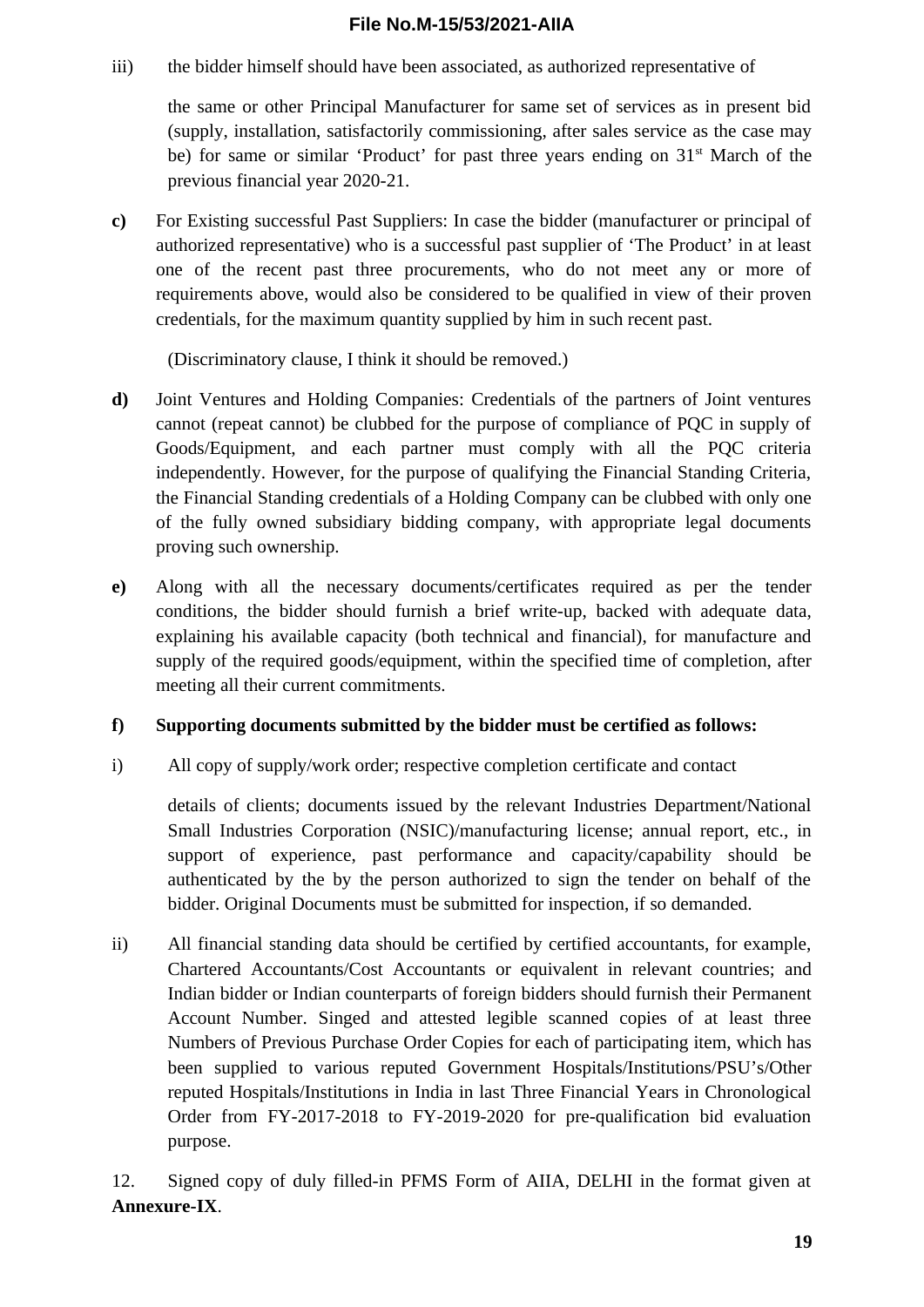# **Schedule of Requirement**

#### **Specification for Simulator for Diagnostic Skill for Otoscopy**

- 1. Must have lifelike model of ear and otoscope handpiece on VR Platform.
- 2. Must have realistic ear exams including Pinna Pull and Pencil Grip of the Otoscope, Fostering correct examination techniques.
- 3. Must have life like representation of ear canal, eardrum & amp; Middle ear.
- 4. Objective performance feedback to properly judge students' skill level.
- 5. Trainees should be able to fade out tympanic membrane to revel middle ear structures.
- 6. The simulator should come with training curriculum for self-guided learning including basic handling of instruments, healthy ear and diagnosis of common pathologies in different stages.
- 7. Must have 15 or more pathologies in different stages.
- 8. Should have possibility to upgrade to a web-based training portal. Cost to be offered separately.
- 9. Must have Touch screen control for simulation system.
- 10. Must have facility to view live image

**Note:** *The above specification is minimum requirement to be eligible in Technical Evaluation and any lower version of the equipment/instrument below above specification will not be accepted.*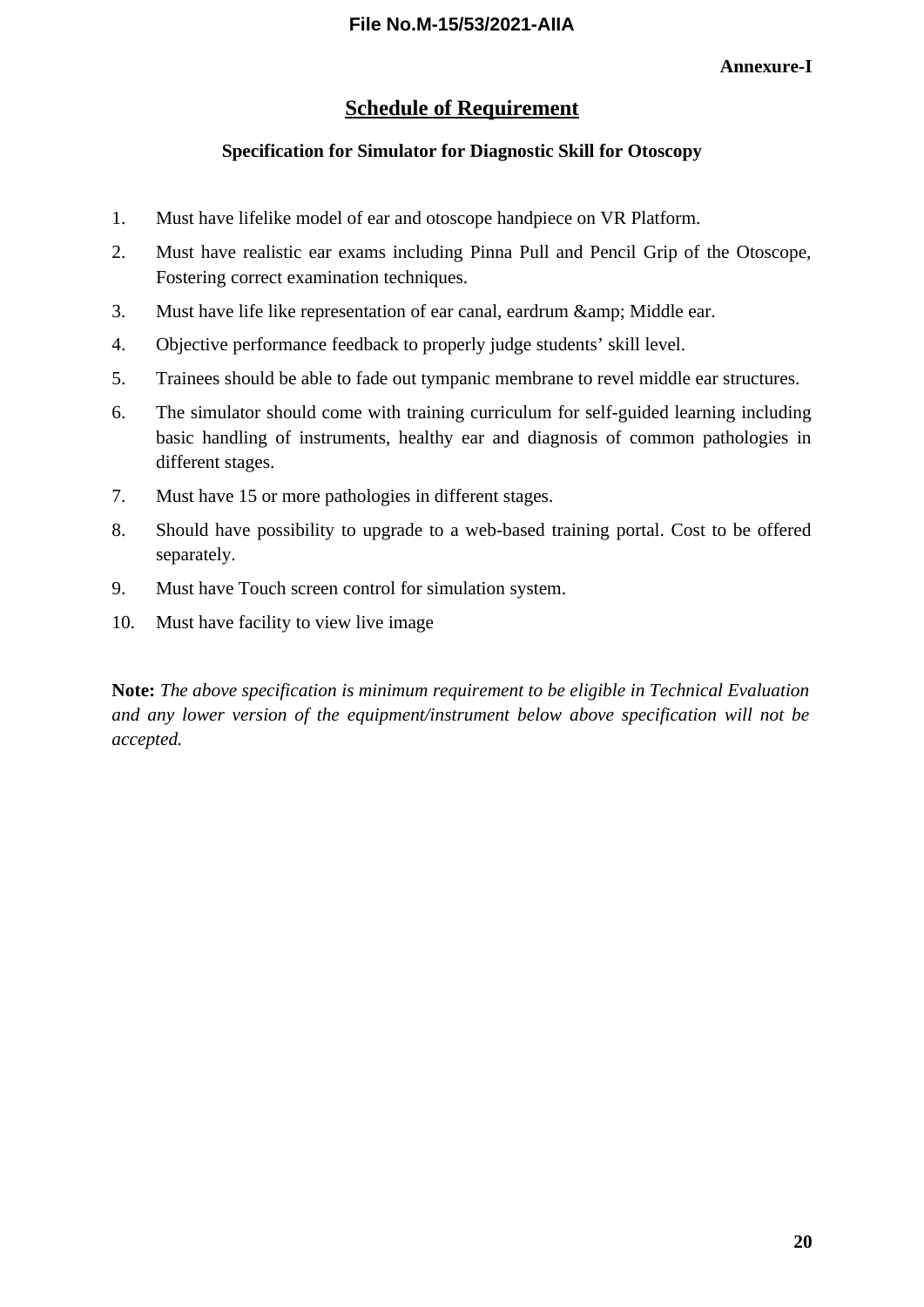# **Bid Security Declaration by the Bidder**

I/we, M/s withdraw or modify my/our Bids during the period of validity, or if I/We am/are awarded the contract and I/We failed to sign the contract, or to submit a performance security before the deadline defined in the request for bids document, I/We shall have shall have no objection if I/We am/are suspended for the two years from being eligible to submit Bids for contracts with All India Institute of Ayurveda, New Delhi.

Seal, Name & Address of the Bidder/Authorised person

Telephone No. & Email ID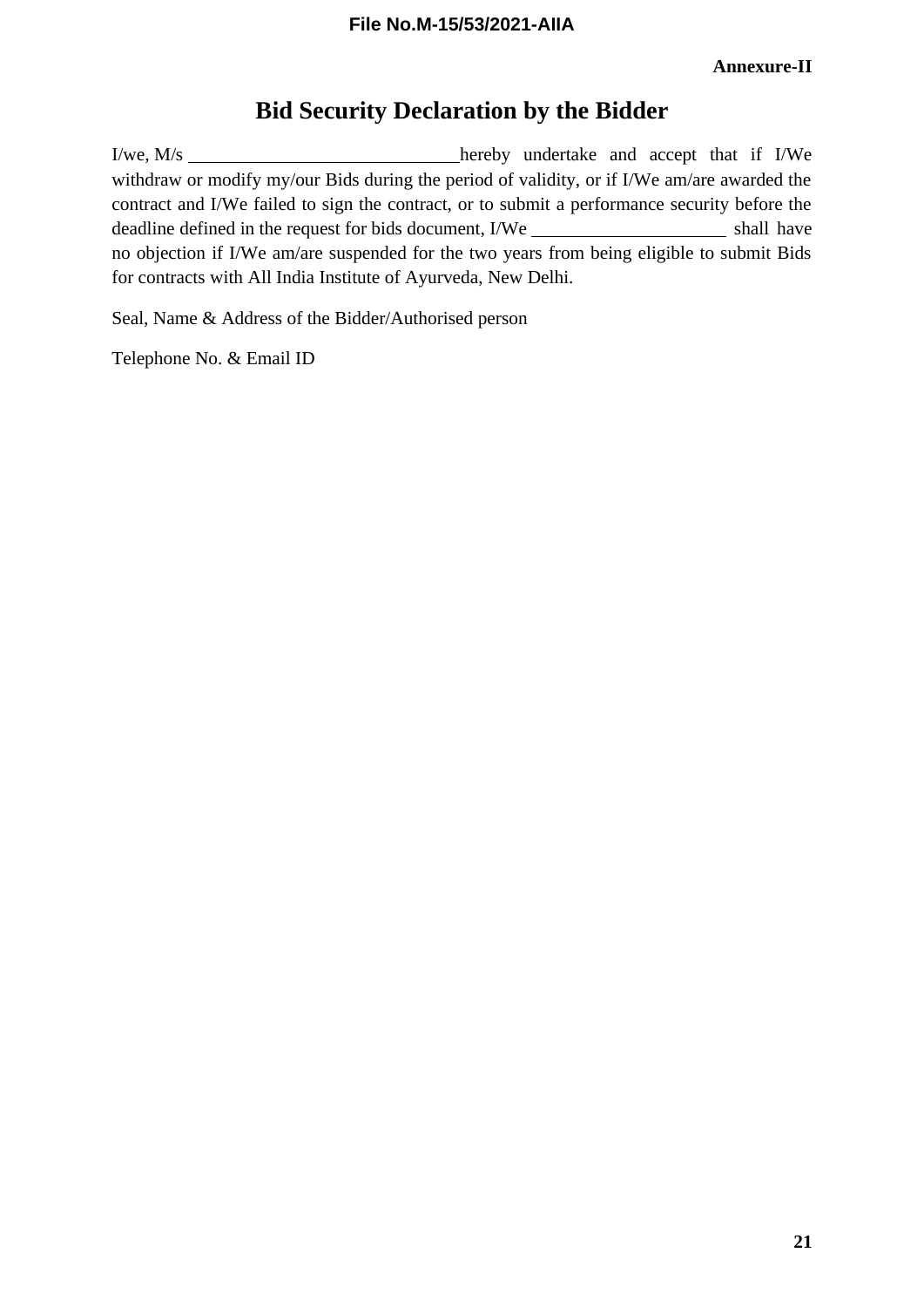#### **Annexure-III**

# **MANUFACTURER AUTHORIZATION FORM**  *(on the letterhead of the Manufacturer)*

To,

The Director All India Institute of Ayurveda, Gautampuri Sarita Vihar, New Delhi - 110076

Madam,

Ref. Your Tender document No. \_\_\_\_, dated\_\_\_\_\_\_\_

We, Who are proven and reputable manufacturers of Simulator for Diagnostic Skill for Otoscopy having factories at \_, hereby authorize M/s (*name and address of the* agent) to submit a tender, process the same further and enter into a contract with you against your requirement as contained in the above referred Tender which are manufactured by us.

- 2) We further confirm that no supplier or firm or individual other than Messrs. (*name and address of the above agent*) is authorized to submit a tender, process the same further and enter into a contract with you against your requirement as contained in the above referred Tender Enquiry documents for the above Equipment/Stores manufactured by us.
- 3) We also hereby confirm that we would be responsible for the satisfactory execution of contract placed on the authorized agent including availability of Spares parts for the period of 10 years for supplied equipment to AIIA DELHI.
- 4) We also confirm that the rate quoted by our authorized agent shall not exceed the rate which we would have quoted on direct participation.
- 5) We also undertake to provide all updates (at our own) of the equipment free of cost during the warranty/guarantee period along with spare parts.

Yours faithfully, [Signature *with date, name and designation*] For and on behalf of M/s *[Name & address of the manufacturers]*

#### **Note:**

- *1. This letter of authorization should be on the letter head of the manufacturing firm and should be signed by a person competent and having the power of attorney to legally bind the manufacturer.*
- *2. Original letter's scanned copy may be uploaded and handed over as and when directed.*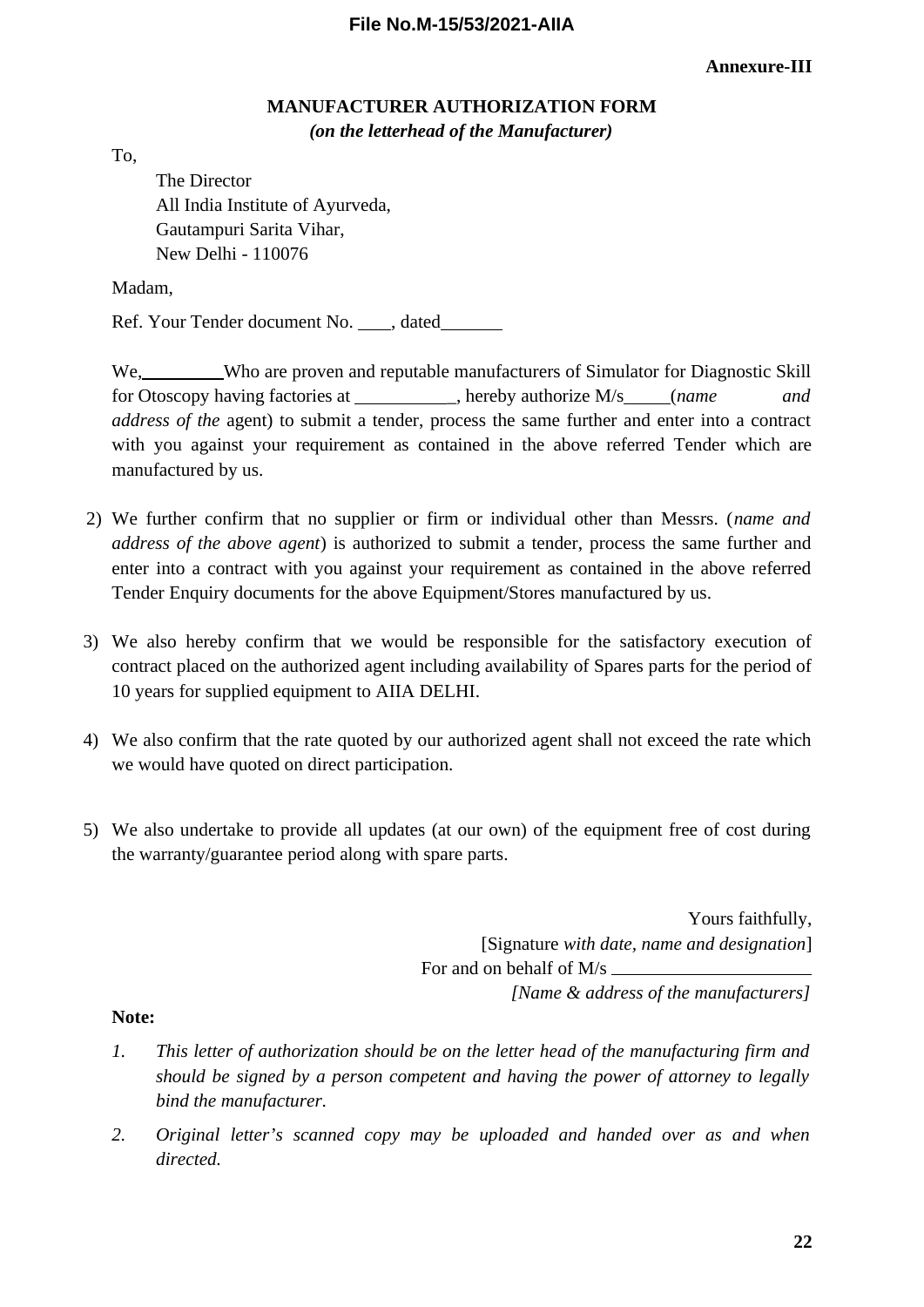# **Rates for Spares/Consumables/Optional Accessories (If Any)**

| Sl. No. | Name of the Consumable/<br><b>Spare/ Optional Accessories</b> | <b>Life Cycle</b> | Per Unit Price (In $\bar{x}$ )<br>including all taxes |
|---------|---------------------------------------------------------------|-------------------|-------------------------------------------------------|
|         |                                                               |                   |                                                       |
|         |                                                               |                   |                                                       |

Name(s) & Signature of the Bidder with rubber seal(s)

| Place |  |  |  |
|-------|--|--|--|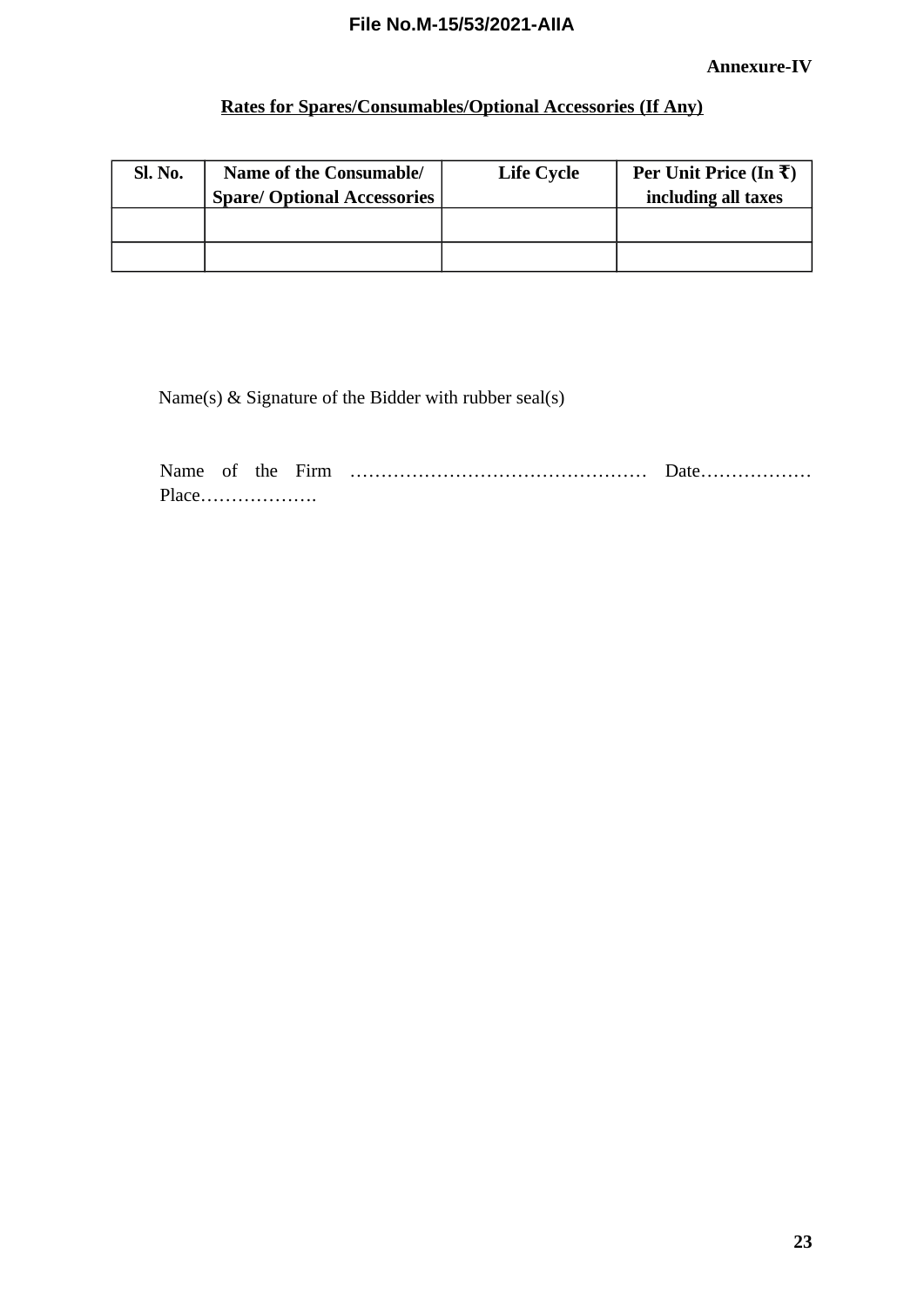#### **Annexure-V**

#### **FINANCIAL BID**

#### **A. Price Schedule for Indigenous Goods**

| Sl. | Name of the item (as per Schedule   Make & |       | <b>HSN</b> | Quantity | Unit | <b>Basic Price</b> | % of GST     |                           | Other Expenditure   Per Unit Total Price   Total Cost |  |
|-----|--------------------------------------------|-------|------------|----------|------|--------------------|--------------|---------------------------|-------------------------------------------------------|--|
| No. | of Requirement)                            | Model | Code       |          | Name | per unit           | (Amount in   | $(if \n{ any})$ on Column | inclusive of all on $\vert$ (Column 5 x $\vert$       |  |
|     |                                            |       |            |          |      | $(in \bar{t})$     | figures on   | $(7)$ (in ₹)              | F.O.R. destination Column 10)                         |  |
|     |                                            |       |            |          |      |                    | Column $(7)$ |                           | basis                                                 |  |
|     |                                            |       |            |          |      |                    |              |                           | (in ₹)                                                |  |
|     |                                            |       |            |          |      |                    |              |                           | 10                                                    |  |
|     |                                            |       |            |          |      |                    |              |                           |                                                       |  |

## **B. CMC Charges (Wherever applicable)**

| JІ. | Name of the Equipment | Rates of CMC                       |                                            |          |          | <b>Total CMC</b>    | <b>Taxes</b> | Total CMC Cost for 5  |  |
|-----|-----------------------|------------------------------------|--------------------------------------------|----------|----------|---------------------|--------------|-----------------------|--|
| No. |                       | (CMC after 5 year warranty period) |                                            |          |          | Costfor5            | (if any)     | Years including Taxes |  |
|     |                       | $6th$ vr                           | $\nabla$ <sup><math>\ln</math></sup> $\ln$ | $8th$ vr | $qth$ vr | $10^{\text{th}}$ yr | Years        |                       |  |
|     |                       |                                    |                                            |          |          |                     |              |                       |  |

Name(s) & Signature of Authorized person with seal of the Bidder

Date…………………………………

Place………………………………..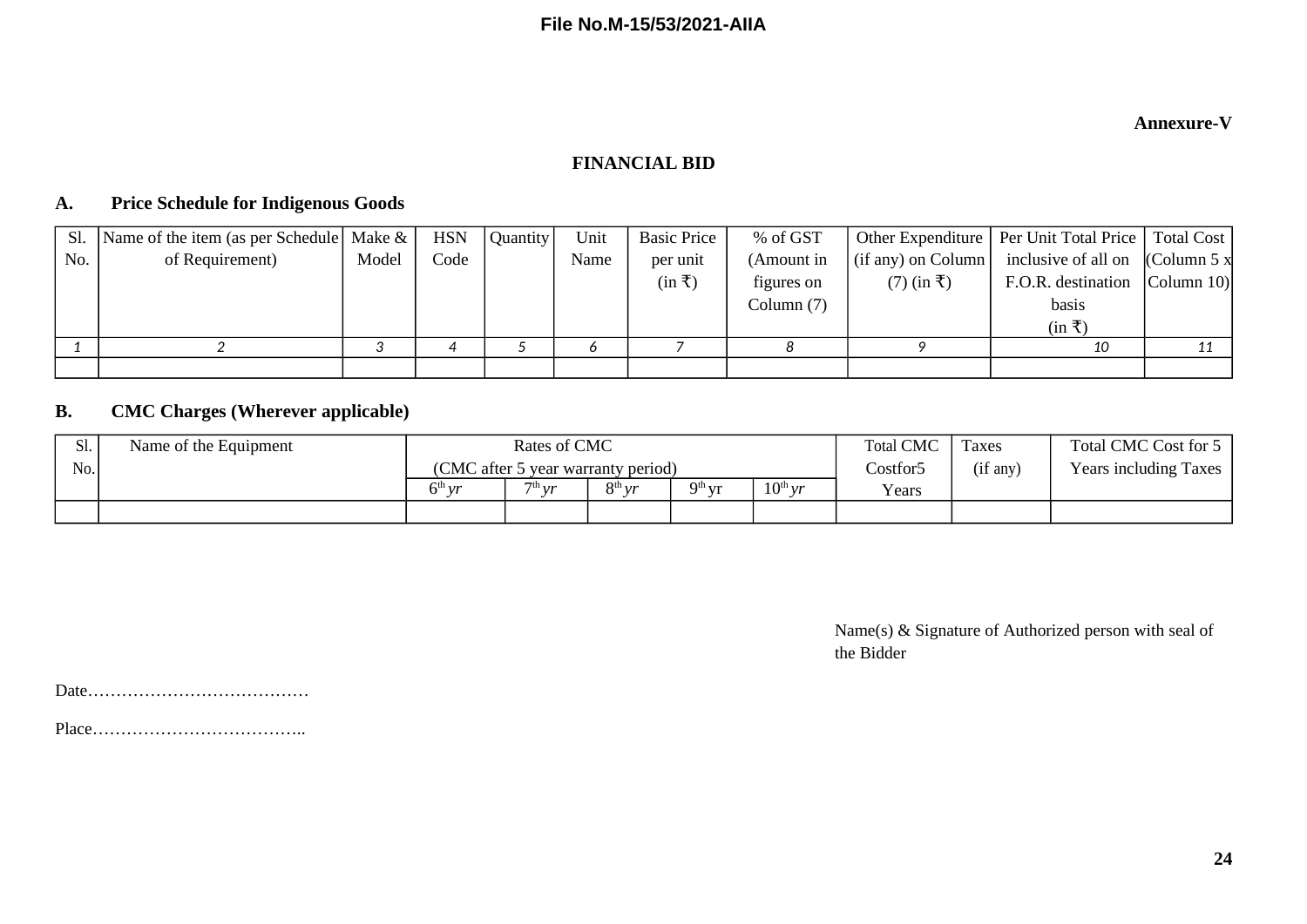#### **Note:**

- **1.** The Rates should be quoted inclusive of all taxes; viz. Freight, Packing, Forwarding, Insurance, Transportation, Octroi, **5 Years** Onsite Warranty inclusive of spares & Labour, applicable GST upto the F.O.R. AIIA, Delhi basis. The accessories required for Equipment operational at the AIIA DELHI site needs to be supplied on free of cost by the Bidder Agency
- **2.** The Tenderer will be fully responsible for the safe arrival of the Equipment/Goods at the named port of entry to consignee site in good condition as per terms of CIP as per INCOTERMS, if applicable
- **3.** The free of cost consumables (if any required) for 3 months period for make operational equipment at AIIA DELHI site needs to be supplied with ordered equipment.
- 4. The Bidder will quote firm rates inclusive of all Taxes & expenditure upto F.O.R. to AIIA DELHI basis. The AIIA DELHI will release payment claim against accepted supply after deductions of TDS as per prevailing Tax Rules and LD (If any) as per the Terms & Condition mentioned in the Tender.
- **5.** L1 will be decided on total cost of the each Equipment plus Cumulative total of CMC charges (for 5 years after expiry of warranty/guarantee period) and indigenous goods.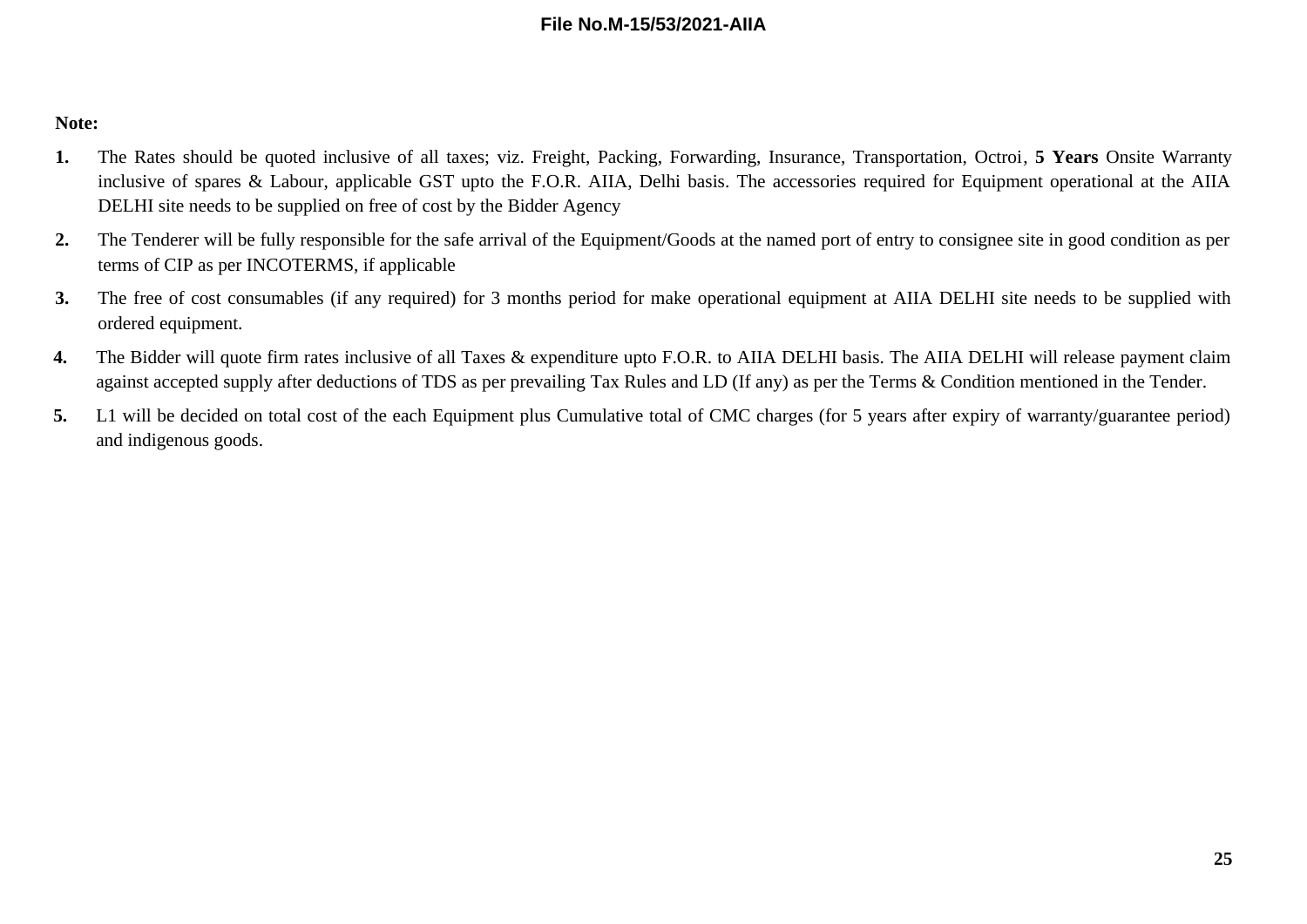# **PERFORMANCE/CMC SECURITY BANK GUARANTEE FORMAT** *(on the letterhead of the Manufacturer)*

**To,**

The Director All India Institute of Ayurveda, Gautampuri Sarita Vihar, New Delhi - 110076

WHEREAS (Name and address of the supplier) (Hereinafter called "the supplier") has undertaken, in pursuance of contract no. \_\_\_\_\_\_\_\_\_\_\_dated \_\_\_\_\_\_\_to supply (Equipment/Stores and services) (hereinafter called "the contract").

AND WHEREAS it has been stipulated by you in the said contract that the supplier shall furnish you with a bank guarantee from nationalized bank for the sum specified therein as security for compliance with its obligations in accordance with the contract;

NOW THEREFORE we hereby affirm that we are guarantors and responsible to you, on behalf of the supplier, up to a total of. (Amount of the guarantee in words and figures), and we undertake to pay you, upon your first written demand declaring the supplier to be in default under the contract and without cavil or argument, any sum or sums within the limits of (amount of guarantee) as aforesaid, without your needing to prove or to show grounds or reasons for your demand or the sum specified therein.

We hereby waive the necessity of your demanding the said debt from the supplier before presenting us with the demand.

We further agree that no change or addition to or other modification of the terms of the contract to be performed there under or of any of the contract documents which may be made between you and the supplier shall in any way release us from any liability under this guarantee and we hereby waive notice of any such change, addition or modification.

This guarantee shall be valid up to **63 (Sixty-Three) months** from the date of satisfactory installation of the Equipment/Stores in the User Department at AIIA, DELHI i.e. upto---------

(indicate date).

(Signature with date of the authorized officer of the Bank) Name and designation of the officer

Seal, name & address of the Bank and address of the issuing Branch, including Telephone No. & Email ID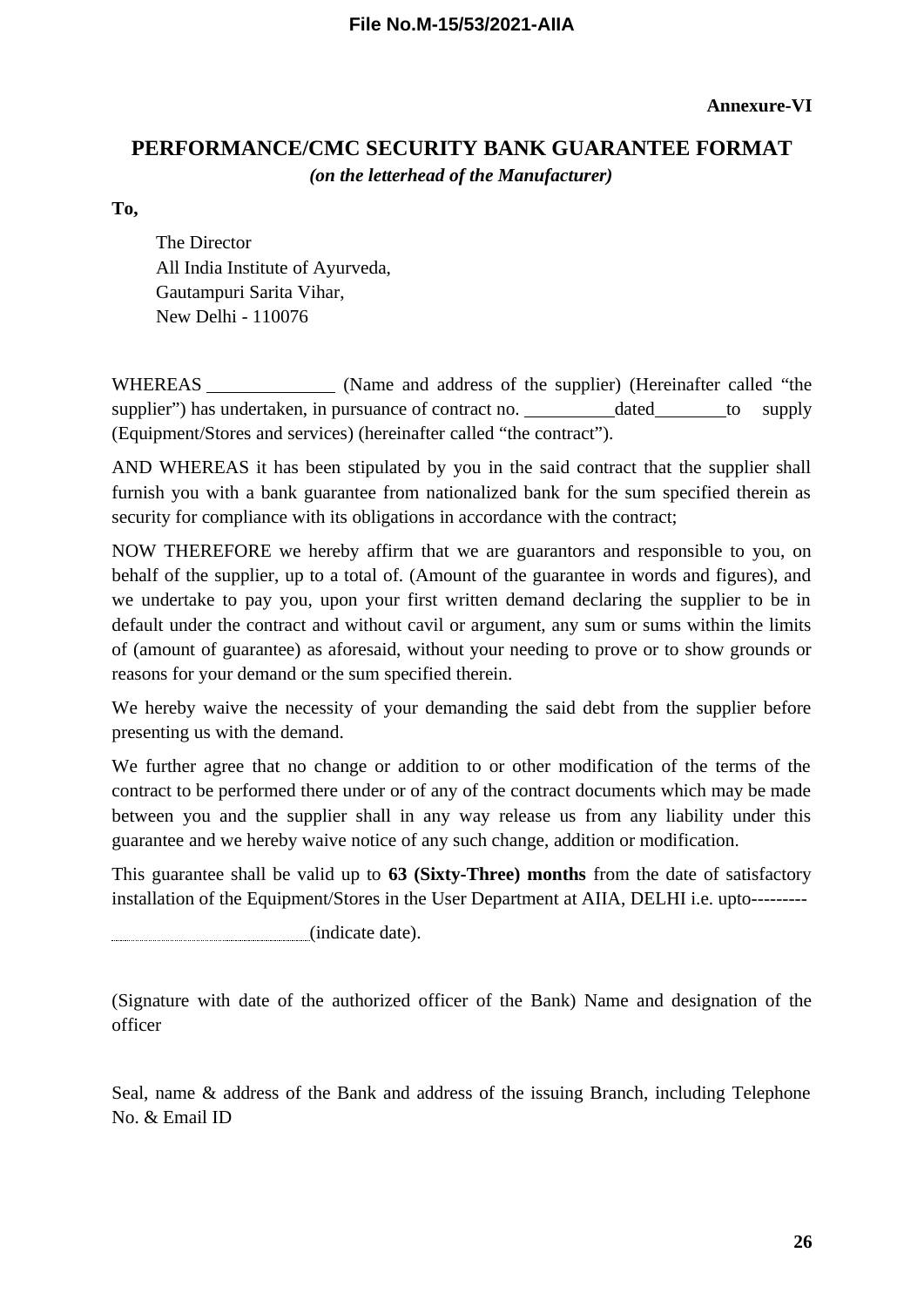## **Annexure-VII**

#### **TECHNICAL BID**

*(signed technical bid documents)*

| Sl. | Name of the item    | Make & | Indian/     | Catalogue/        | Demons- | Deviation to     |
|-----|---------------------|--------|-------------|-------------------|---------|------------------|
| No. | (as per the Tender) | Model  | Imported    | Technical details | tration | specification if |
|     | Schedule of         | Quoted | /Country of | submitted         | Yes/No  | any              |
|     | Requirement         |        | Origin      | Yes/No            |         | With reason      |
|     | Annexure-I)         |        |             |                   |         |                  |
|     |                     |        |             |                   |         |                  |
|     |                     |        |             |                   |         |                  |
|     |                     |        |             |                   |         |                  |
|     |                     |        |             |                   |         |                  |
|     |                     |        |             |                   |         |                  |
|     |                     |        |             |                   |         |                  |

**Note:** *Mention detailed specifications (point wise) of quoted item as per schedule of requirement and mention deviation in the specification if any.*

Signature, Name of Authorized Person of the Bidder with seal.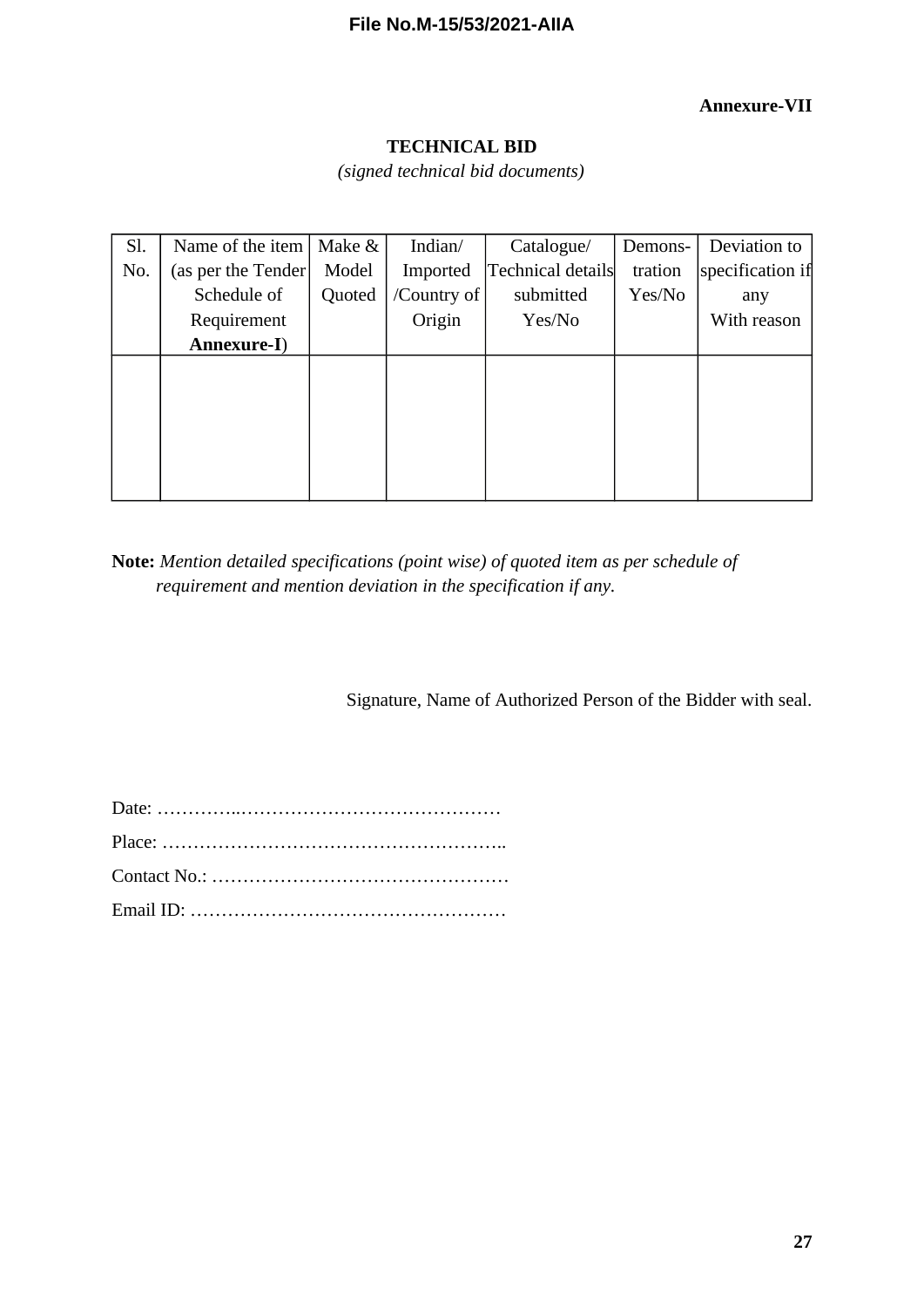#### **Annexure-VIII**

## **UNDERTAKING**

#### *(TobeexecutedonRs.100/-Non-judicialStampPaperdulyattestedbyPublicNotary)*

#### **For Compliance of all Terms & Conditions mentioned in this Tender Document**

- **1.** The undersigned certify that I/we have gone through the terms and conditions mentioned in the tender document and undertake to comply with them. I have no objection for any of the content of the tender document and I undertake not to submit any complaint/ representation against the tender document after submission date and time of the tender. The rates quoted by me/user valid and binding on me/us for acceptance till the validity of tender.
- **2. I/We undersigned hereby bind myself/ ourselves to** ALL INDIA INSTITUTE OF AYURVEDA DELHI, GAUTAMPURI SARITA VIHAR, DELHI-110076 **to supply the approved awarded Equipment/Instruments/Apparatus/items in the approved prices to AIIA DELHI, during the Rate Contract period under this contract.**
- **3.** The articles shall be of the best quality and of the kind as per the requirement of the institution. The decision of the Director, AIIA DELHI, India (hereinafter called the said officer) as regard to the quality and kind of article shall be final and binding on me.
- **4. Performance security 3%** of the cost of the supply value shall be deposited by me in the form of FDR / Bank Guarantee in the name of The Director, All India Institute of Ayurveda, DELHI in the format at **Annexure-VI** attached herewith on award of the contract and shall remain in the custody of the Director till the validity of the Tender Contract plus three month **(i.e. for 63 months).**
- **5.** Should the said officer deem it necessary to change any article on being found of inferior quality, it shall be replaced by me/us free of cost in time to prevent inconvenience.
- **6.** I/We hereby undertake to supply the items during the validity of tender as per directions given in supply order within stipulated period positively.
- **7.** If I/We fail to supply the stores in stipulated period the AIIA DELHI has full power to compound or forfeit the Bid Security/security deposit.
- **8.** I/We declare that no legal/ financial irregularities are pending against the proprietor/ partner of the tendering firm or manufacturer.
- **9.** I/We undertake that the rates quoted by me when approved and selected by the Director, AIIADELHI will be valid for one year from the date of approval of the rate contract in the format given in **Annexure-V** or till extended as mutually agreed upon. I/we undertake to supply the equipment/stores will be **as per the Terms & Conditions** in tender document. I/we undertake to supply the order with in stipulated period and if fail to supply order during the stipulated period the necessary action can be taken by the Director, AIIA DELHI.
- **10.** I/We undertake that if the rates of any items are lowered due to any reason, I will charge the lower rates.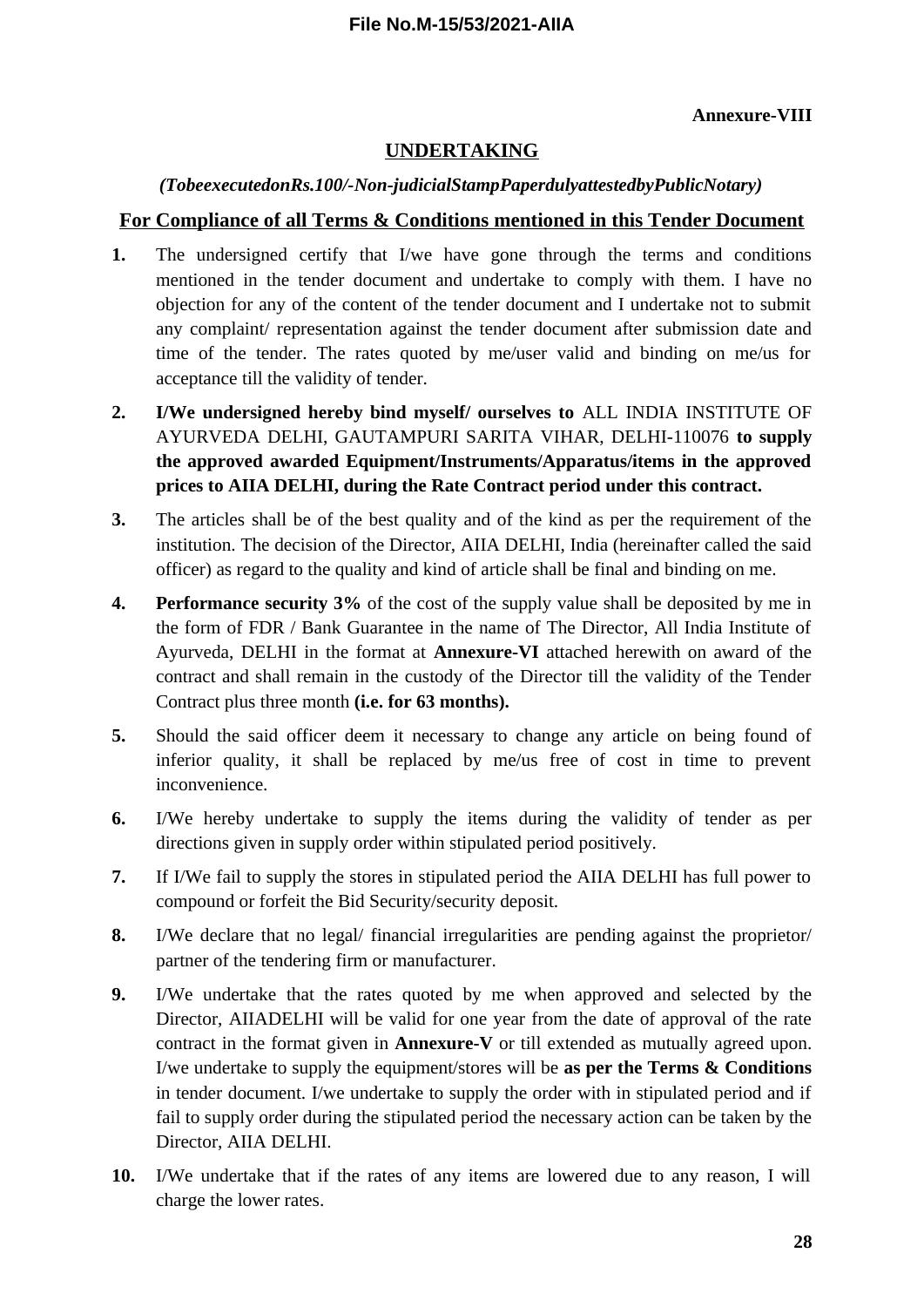- **11.** I/We undertake that the items supplied are as per Demonstration/ Catalogue/ technical literature description.
- **12.** I/We undertake that the quoted rates are not higher than that approved in any other Govt. institutions in India for the same items during the current Financial Year.
- **13.** Affidavit regarding No CBI Inquiry/ FEMA/ Criminal proceeding/ Black listing is pending or going on against the manufacturer/ bidder firm is also enclosed. I undertake that I will not submit any irrelevant documents with the tender and in doing so I will not have any objection if my tender is rejected on that ground.
- **14.** I/We undertake to supply the all Literature (Log Book/ Maintenance Record/ Troubleshooting/ Operation Manuals etc.) supplied with each of equipment by Principal Manufacturer in Original to AIIA, DELHI.
- **15.** I/We undertake to calibrate Equipment as per requirement and frequency as indicated in the **Annexure-I, Technical Specification of Equipment** for ensuring optimum operation of equipment at the AIIA, DELHI site.
- **16.** I/we do hereby confirm that the prices/ rates quoted are fixed and are at par with the prices quoted by me /us to any other Govt. of India/ Govt. Hospitals/ Medical Institutions/ PSUs. I/we also offer to supply the Equipment/ stores at the prices and rates not exceeding those mentioned in the Financial Bid.
- **17.** I/we do accept/ agree for the all clauses including the 5 years onsite Warranty inclusive of all spares and labour etc. and after expiry of warranty period, the 5 years CMC for Equipment on approved rates and payment terms and conditions of this tender enquiry.
- **18.** I/we have necessary infrastructure for the maintenance of the equipment and will provide all accessories/spares as and when required.
- **19.** I/we undertake to get the equipment repaired within 48 hours of the receiving of the complaint from the Hospital failing which a penalty at the rate of  $\overline{\text{F}}$ 500/- per day may be recovered from pending bill/Bank Guarantee before releasing the same to us after 63 months.
- **20.** I/we undertake, If as a result of post payment audit any over payment is deducted in respect of any Supply/work done by our Agency or alleged to have been done by our Agency under this tender, it shall be recovered by the AIIA DELHI from our Agency.
- **21.** I/We do hereby confirm that I/we aware about the provisions of "Make in India" initiatives and directives regarding Price Preference Policy to Make in India Registered Bidders and I/We undertake for following the same as per directions of AIIA DELHI in respect of this Tender Enquiry.
- **22.** I/We undertake to respect Anti-Profiteering Rule under GST Act 2017 of Govt. of India and will have mandatorily to pass on the benefit due to reduction in rate of tax to the AIIA DELHI by way of commensurate reduction in our prices. And if I/we will be found defaulter for following of abovesaid rule (i.e. passing all the benefits of GST Tax Regime price reductions to AIIA DELHI), the AIIA DELHI have the right to initiate necessary action deemed fit as per GST Act, 2017 against our firm.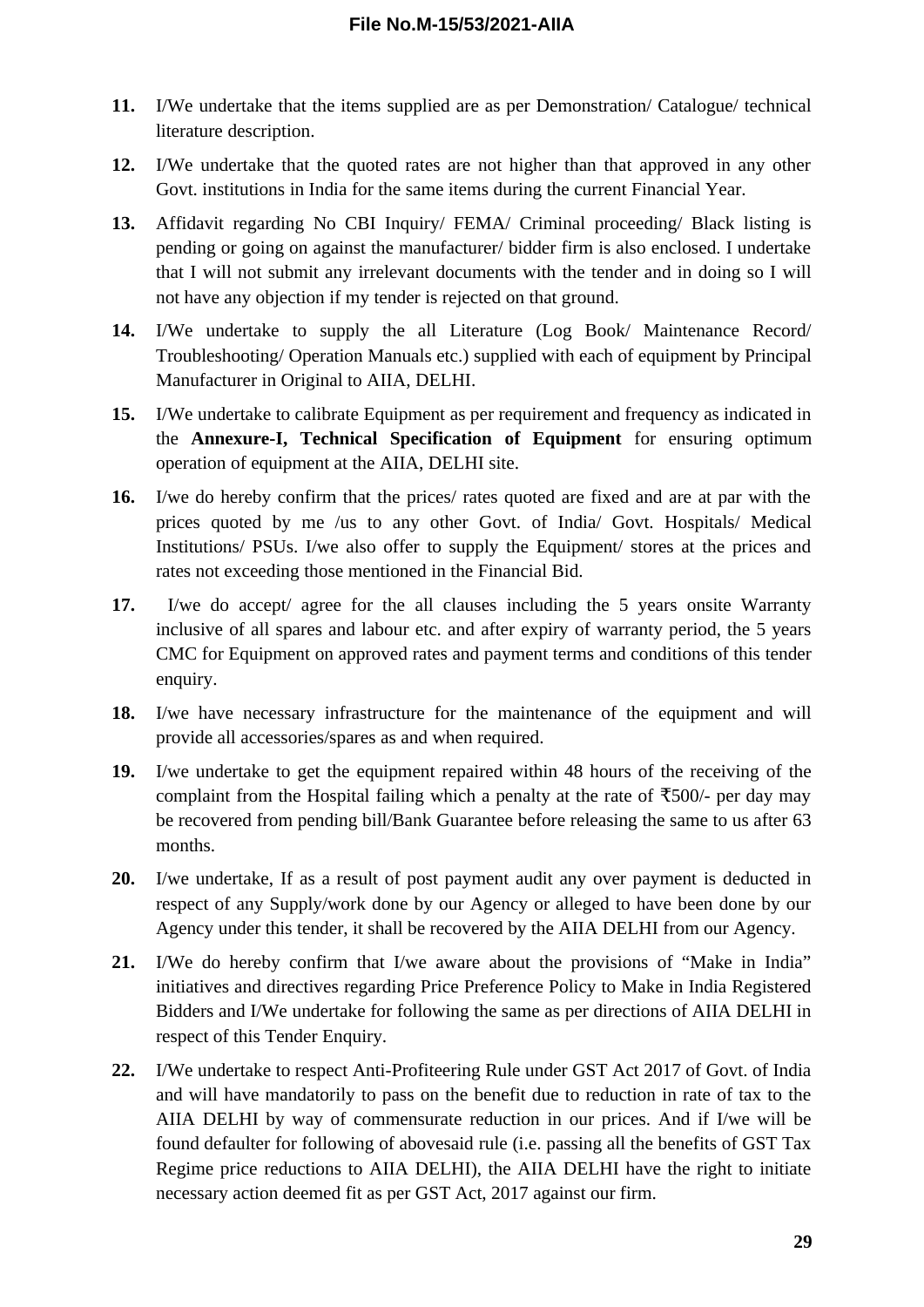- **23.** I/we undertake, If as a result of post payment audit any over payment is deducted in respect of any Supply/work done by our Agency or alleged to have been done by our Agency under this tender, it shall be recovered by the AIIA DELHI from our Agency.
- **24.** I/we undertake, If any under payment is discovered, the amount shall be duly paid to our Agency by the AIIA DELHI.
- **25.** I/we undertake that we shall liable to provide all the relevant records copies during the concurrency period of Contract or otherwise even after the Contract is over, whenever required by AIIA DELHI.
- **26.** I/We do solemnly pledge and affirm that I/We am/are the proprietor/partner/authorized signatory of M/s.......... and my/our firm has not been declared defaulter by any Govt. Agency and that no case of any nature i.e. CBI/FEMA/Criminal/Income Tax/GST/ Blacklisting is pending against my/our firm.
- **27.** I pledge and solemnly affirm that the information submitted in tender documents is true to the best of my knowledge and belief. I/We further pledge and solemnly affirm that nothing has been concealed by me and if anything adverse comes to the notice of purchaser during the validity of tender period, the Director, All India Institute of Ayurveda, DELHI (India) will have full authority to take appropriate action as he/she may deem fit.
- **28.** I/We hereby declare that, our quoted prices against this Tender Enquiry are not higher then prices offered by us to any others Govt. Institutions/Other Institutions as per prevailing market prices and I/we are liable for passing of all the benefits of GST in terms of cost reduction on account of various tax factors to AIIA DELHI as per the provisions of GST Act, 2017. I/We will also liable for passing of all the cost reduction benefits (if any) on account of CDEC provided by AIIA DELHI on Custom Duty part. If any time AIIA DELHI will get the information that we have supplied items on higher prices in comparison to other institutes based on prevailing applicable prices, we are undertaking that, we are liable for refunding and depositing back such difference amount to AIIA DELHI from our side without any question.
- **29.** We are also undertaking that the Department of Commerce or Ministry/any other Department has been not debarred/blacklisted our firm as per best of our knowledge, if any such debarment/blacklisting come to the notice of AIIA DELHI Authorities during execution of Supplies against this Tender Enquiry, AIIA DELHI have right to reject our proposal and take appropriate action deemed fit against our firm as per prevailing applicable Rules & Regulations.

Signature, Name of Authorized Person of the Bidder with seal.

Date: …………..……………………………………

Place: ………………………………………………..